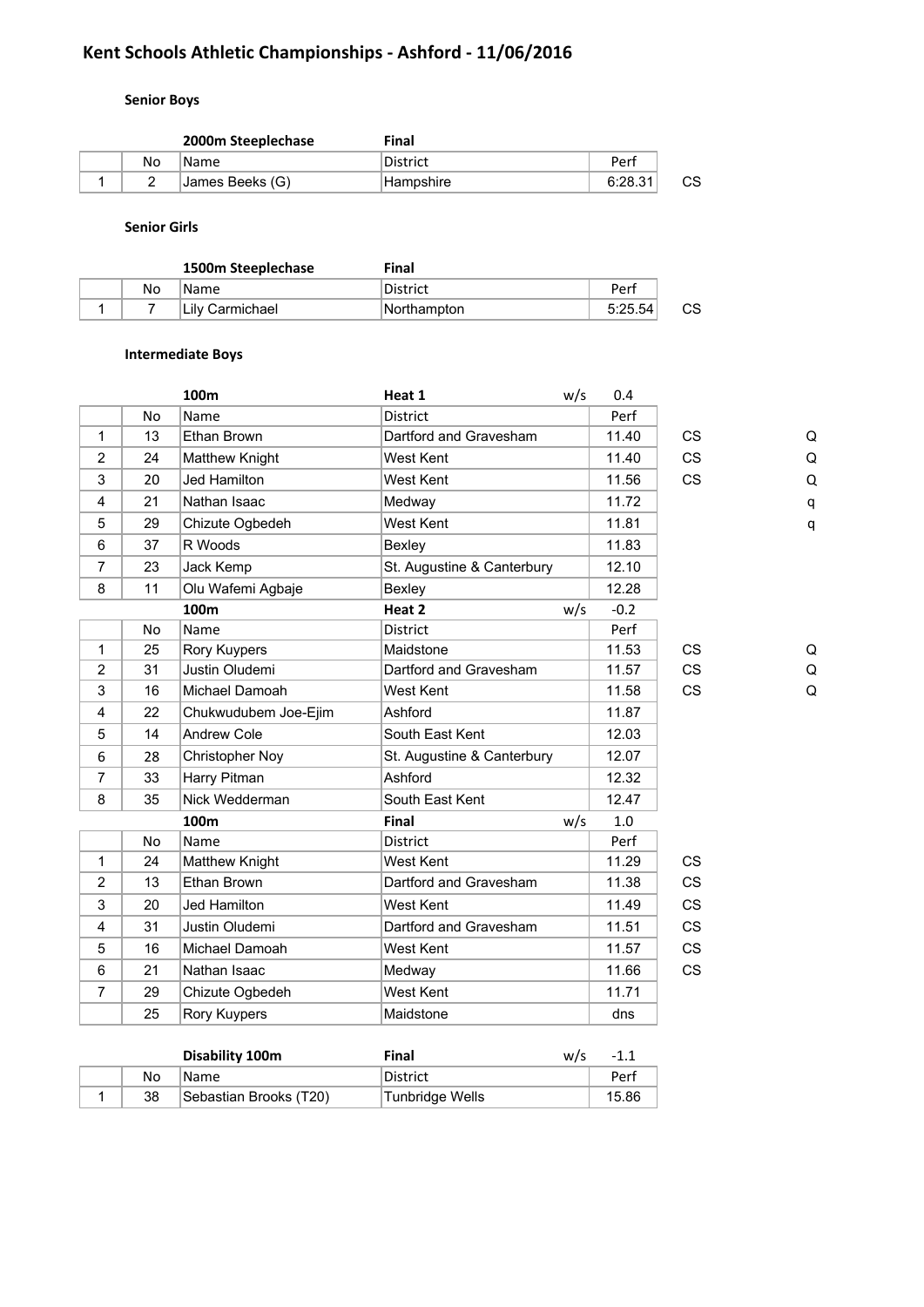|                |           | 200 <sub>m</sub>      | Heat 1                 | w/s | 0.4    |           |   |
|----------------|-----------|-----------------------|------------------------|-----|--------|-----------|---|
|                | No        | Name                  | <b>District</b>        |     | Perf   |           |   |
| 1              | 24        | Matthew Knight        | West Kent              |     | 23.2   | <b>CS</b> | Q |
| $\overline{2}$ | 45        | Luke Moore            | Bexley                 |     | 23.5   | <b>CS</b> | G |
| 3              | 31        | Justin Oludemi        | Dartford and Gravesham |     | 23.6   | <b>CS</b> | Q |
| 4              | 11        | Olu Wafemi Agbaje     | Bexley                 |     | 25.4   |           | q |
|                | 40        | Harry Arterton        | Medway                 |     | dns    |           |   |
|                |           | 200m                  | Heat 2                 | w/s | $-0.1$ |           |   |
|                | No        | Name                  | <b>District</b>        |     | Perf   |           |   |
| 1              | 13        | Ethan Brown           | Dartford and Gravesham |     | 23.0   | <b>CS</b> | Q |
| $\overline{2}$ | 20        | Jed Hamilton          | West Kent              |     | 24.0   | <b>CS</b> | G |
| 3              | 21        | Nathan Isaac          | Medway                 |     | 24.0   |           | Q |
| 4              | 14        | Andrew Cole           | South East Kent        |     | 24.3   |           | q |
| 5              | 42        | Konrad Farrall        | Thanet                 |     | 25.4   |           |   |
|                |           | 200m                  | Final                  | w/s | $-1.4$ |           |   |
|                | <b>No</b> | Name                  | <b>District</b>        |     | Perf   |           |   |
| 1              | 24        | <b>Matthew Knight</b> | West Kent              |     | 23.13  | <b>CS</b> |   |
| $\overline{2}$ | 45        | Luke Moore            | Bexley                 |     | 23.36  | <b>CS</b> |   |
| 3              | 13        | Ethan Brown           | Dartford and Gravesham |     | 23.73  | CS        |   |
| 4              | 20        | Jed Hamilton          | West Kent              |     | 24.11  |           |   |
| 5              | 21        | Nathan Isaac          | Medway                 |     | 24.54  |           |   |
| 6              | 31        | Justin Oludemi        | Dartford and Gravesham |     | 25.00  |           |   |
|                | 11        | Olu Wafemi Agbaje     | Bexley                 |     | dns    |           |   |
|                | 14        | <b>Andrew Cole</b>    | South East Kent        |     | dns    |           |   |

**400m Final** No Name District Perf 1 54 Michael Fagbenle Bexley 52.10 CS 2 63 Ben Sutton Dartford and Gravesham 52.72 CS 3 55 Thomas Kendrick Sevenoaks & Tonbridge 52.92 CS 4 57 Bobby Mills West Kent 53.53 5 53 James Drummond Bexley 56.75 6 41 Jeroom Chipondene South East Kent 57.66 7 51 Ellis Bennett Ashford 58.19 60 George Pope Dartford and Gravesham dns

|    |    | 800m                     | Final                      |         |           |
|----|----|--------------------------|----------------------------|---------|-----------|
|    | No | Name                     | <b>District</b>            | Perf    |           |
| 1  | 74 | Jess Margorrian          | Sevenoaks & Tonbridge      | 1:57.15 | ES        |
| 2  | 65 | Reegan Archer            | Medway                     | 1:57.51 | ES        |
| 3  | 76 | Daniel Seagrove          | <b>Tunbridge Wells</b>     | 1:57.67 | ES        |
| 4  | 67 | Jacques Cunningham-Marsh | Medway                     | 1:58.76 | CS        |
| 5  | 66 | Simon Coppard            | Maidstone                  | 2:00.83 | CS        |
| 6  | 79 | Joseph Whitby            | St. Augustine & Canterbury | 2:02.59 | <b>CS</b> |
| 7  | 77 | Lucas Taylor-Costin      | Dartford and Gravesham     | 2:03.57 | CS        |
| 8  | 78 | <b>Charlie Tomkins</b>   | Dartford and Gravesham     | 2:05.57 |           |
| 9  | 72 | <b>Isaac Harding</b>     | Sevenoaks & Tonbridge      | 2:08.16 |           |
| 10 | 73 | Oscar Hussey             | <b>Tunbridge Wells</b>     | 2:09.93 |           |

|    | Disability 800m      | Heat 1          |         |
|----|----------------------|-----------------|---------|
| No | 'Name                | <b>District</b> | Perf    |
| 39 | Christian Beare (CP) | ∣Medwav         | 2:36.58 |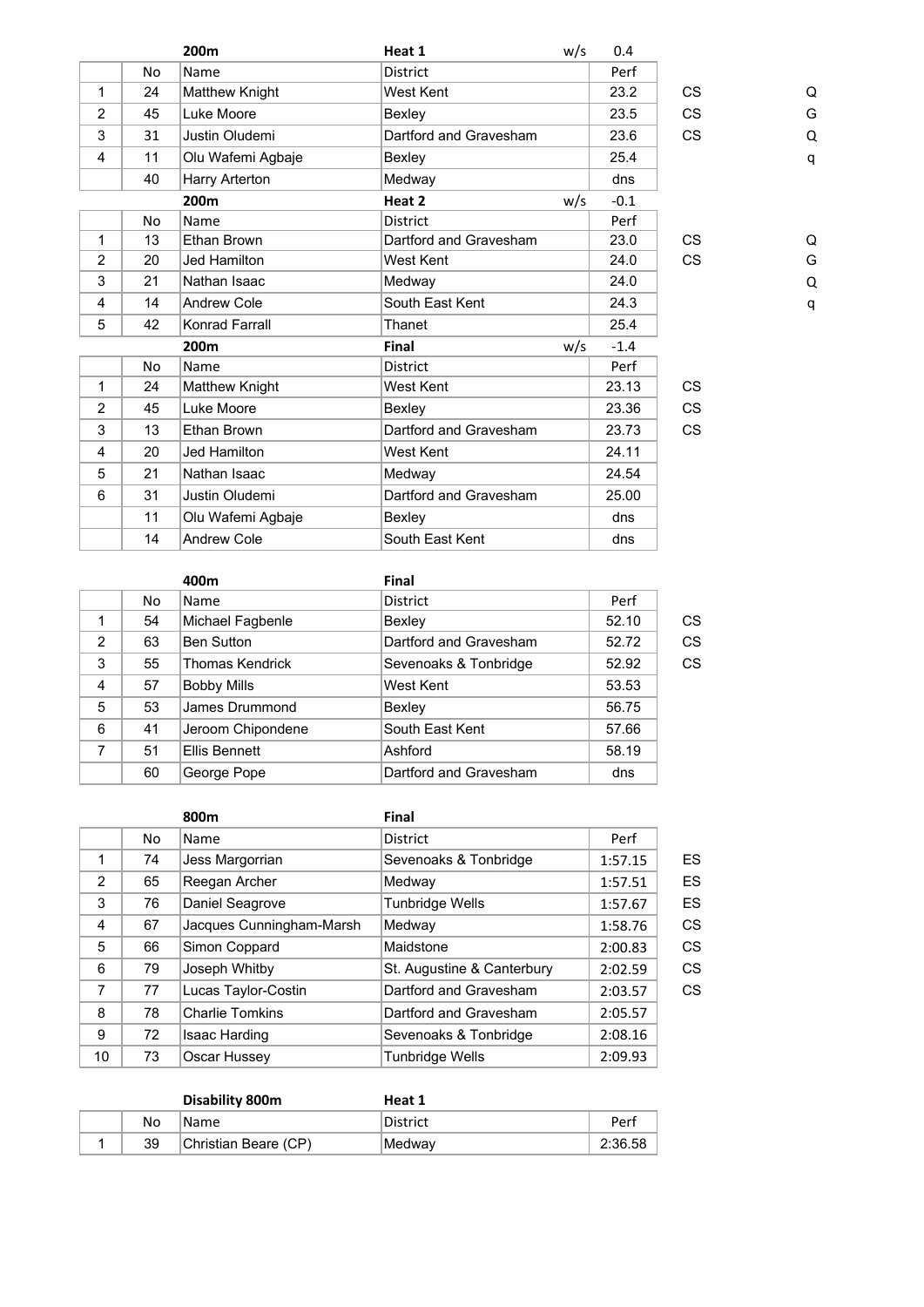|                |    | 1500m                 | <b>Final</b>               |         |    |
|----------------|----|-----------------------|----------------------------|---------|----|
|                | No | Name                  | <b>District</b>            | Perf    |    |
| 1              | 86 | Lewis Mills           | Bexley                     | 4:13.65 | CS |
| $\overline{2}$ | 83 | Cole Gibbens          | St. Augustine & Canterbury | 4:16.98 | CS |
| 3              | 85 | <b>Thomas Manning</b> | Dartford and Gravesham     | 4:17.48 | CS |
| 4              | 84 | Joseph Griffiths      | South East Kent            | 4:22.95 |    |
| 5              | 80 | Daniel Blades         | Sevenoaks & Tonbridge      | 4:25.97 |    |
| 6              | 89 | James Rolls           | Dartford and Gravesham     | 4:30.19 |    |
| 7              | 90 | Daniel Schofield      | Sevenoaks & Tonbridge      | 4:32.03 |    |
| 8              | 82 | <b>Thomas Cullen</b>  | Shepway                    | 4:40.26 |    |
| 9              | 93 | <b>Thomas Wilton</b>  | Ashford                    | 4:44.60 |    |
| 10             | 88 | Ollie Roberts         | Thanet                     | 5:00.58 |    |
| 11             | 81 | Harrison Broom        | South East Kent            | 5:04.00 |    |

|   |     | 3000m               | Final           |          |    |
|---|-----|---------------------|-----------------|----------|----|
|   | No. | <b>Name</b>         | <b>District</b> | Perf     |    |
|   | 97  | James Puxty         | Tunbridge Wells | 9:04.49  | CS |
| 2 | 95  | Jack Payton         | Medway          | 9:43.36  |    |
| 3 | 96  | <b>Oliver Prior</b> | Ashford         | 9:46.75  |    |
| 4 | 94  | Callum Myatt        | West Kent       | 9:53.16  |    |
| 5 | 98  | James Wilton        | Ashford         | 10:07.70 |    |

|                |     | 100m Hurdles     | Final                  | w/s | $-0.4$ |    |
|----------------|-----|------------------|------------------------|-----|--------|----|
|                | No  | <b>Name</b>      | <b>District</b>        |     | Perf   |    |
|                | 103 | <b>Toby Seal</b> | Sevenoaks & Tonbridge  |     | 13.78  | ES |
| $\overline{2}$ | 102 | Jonathan Mann    | Bexley                 |     | 14.22  | CS |
| 3              | 104 | Hamza Shaibu     | Dartford and Gravesham |     | 14.83  | CS |
| 4              | 42  | Konrad Farrall   | Thanet                 |     | 15.45  |    |

|   |     | 400m Hurdles | Final                 |       |    |
|---|-----|--------------|-----------------------|-------|----|
|   | No  | <b>Name</b>  | District              | Perf  |    |
|   | 107 | Isaac Milham | Medway                | 57.33 | ES |
| 2 | 105 | George Blake | Medway                | 57.92 | ES |
| 3 | 106 | Samuel Crick | Sevenoaks & Tonbridge | 59.69 | СS |

|   |     | 1500m Steeplechase    | Final                  |         |    |     |
|---|-----|-----------------------|------------------------|---------|----|-----|
|   | No  | Name                  | District               | Perf    |    |     |
|   | 106 | Samuel Crick          | Sevenoaks & Tonbridge  | 4:32.86 | ES | CBP |
| 2 | 109 | Bede Pitcairn-Knowles | <b>Tunbridge Wells</b> | 4:41.69 | CS |     |
| 3 | 110 | Marshall Smith        | Ashford                | 4:43.68 | CS |     |
| 4 | 108 | Quinn Austin          | Medway                 | 4:47.76 | СS |     |

|                |     | <b>High Jump</b>      | Final                  |      |    |
|----------------|-----|-----------------------|------------------------|------|----|
|                | No  | Name                  | <b>District</b>        | Perf |    |
|                | 116 | Omobodunde Bologun    | Bexley                 | 1.83 | СS |
| $\overline{2}$ | 121 | Will Su               | Dartford and Gravesham | 1.75 | СS |
| 3              | 119 | George Slack          | Tunbridge Wells        | 1.60 |    |
| 4              | 117 | <b>Samuel Masters</b> | Bexley                 | 1.60 |    |
|                | 40  | <b>Harry Arterton</b> | Medway                 | nhr  |    |

|   |     | <b>Pole Vault</b> | Final                  |      |    |
|---|-----|-------------------|------------------------|------|----|
|   | No  | <b>Name</b>       | District               | Perf |    |
|   | 60  | George Pope       | Dartford and Gravesham | 3.50 | СS |
| 2 | 62  | Lewis Stickings   | Bexlev                 | 3.20 | СS |
| 3 | 123 | Frankie Scrivener | West Kent              | 3.10 | СS |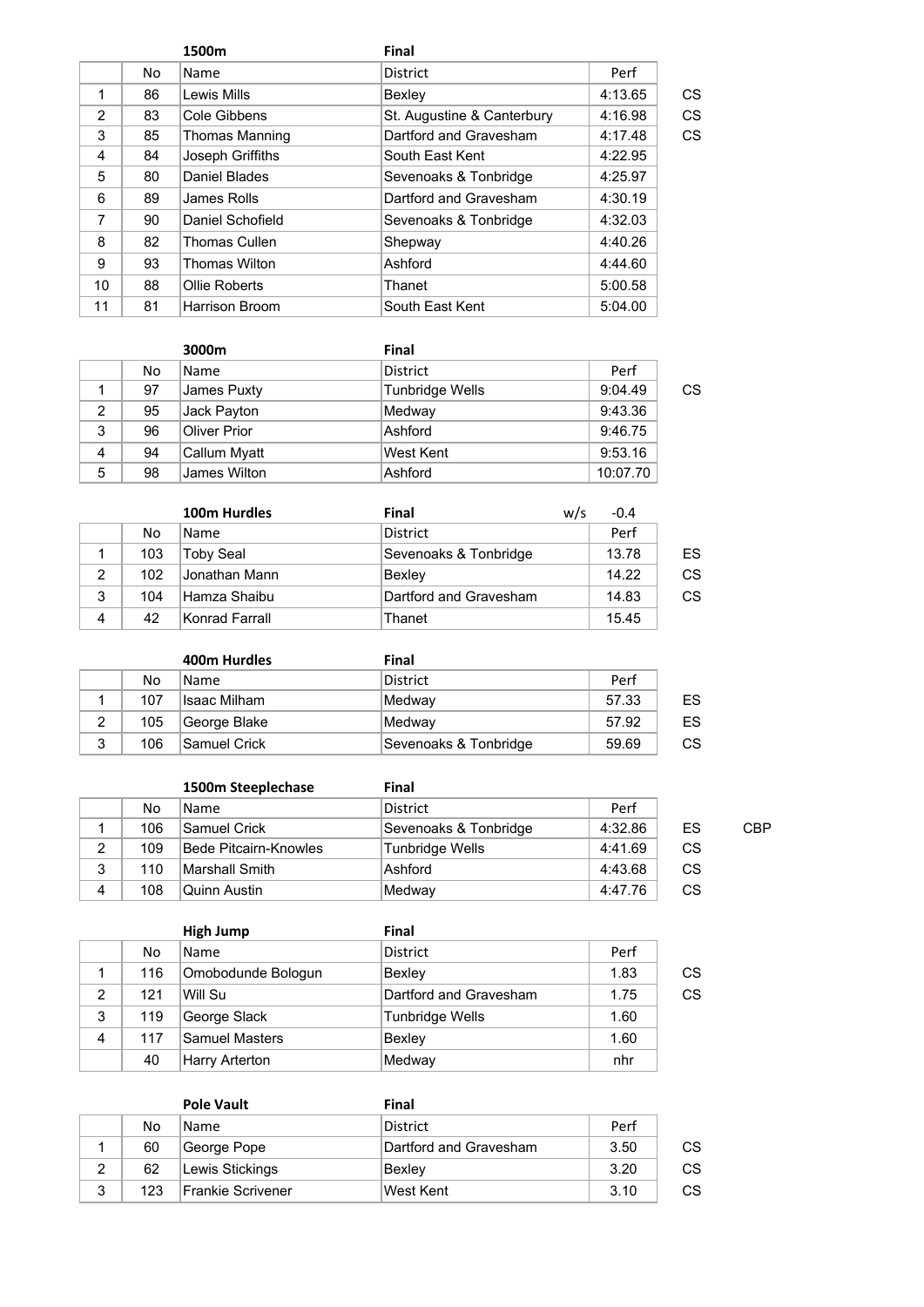|                |     | Long Jump            | Final                  |      |    |
|----------------|-----|----------------------|------------------------|------|----|
|                | No  | Name                 | <b>District</b>        | Perf |    |
|                | 63  | <b>Ben Sutton</b>    | Dartford and Gravesham | 6.51 | ES |
| $\overline{2}$ | 103 | <b>Toby Seal</b>     | Sevenoaks & Tonbridge  | 6.17 | CS |
| 3              | 126 | Jack Smith           | Bexley                 | 5.63 |    |
| $\overline{4}$ | 102 | Jonathan Mann        | Bexley                 | 5.35 |    |
| 5              | 124 | Courtenay Jones      | Maidstone              | 5.16 |    |
| 6              | 22  | Chukwudubem Joe-Ejim | Ashford                | 5.00 |    |

|    | Disability Long Jump   | Final           |      |
|----|------------------------|-----------------|------|
| No | Name                   | District        | Perf |
| 38 | Sebastian Brooks (T20) | Tunbridge Wells | 3.18 |

|     | <b>Triple Jump</b> | Final                  |       |
|-----|--------------------|------------------------|-------|
| No  | Name               | District               | Perf  |
| 131 | Allex Olubusi      | Dartford and Gravesham | 12.45 |
| 100 | Benjamin Edozie    | Dartford and Gravesham | 12.43 |

|   |     | <b>Shot</b>      | Final                  |       |    |
|---|-----|------------------|------------------------|-------|----|
|   | No  | Name             | <b>District</b>        | Perf  |    |
|   | 141 | Alfie Scopes     | Sevenoaks & Tonbridge  | 14.82 | ΝS |
| 2 | 140 | Jack Royden      | Medway                 | 13.86 | ES |
| 3 | 135 | Idorenyin Ekpo   | Dartford and Gravesham | 11.39 |    |
| 4 | 132 | Mobalaji Adewale | Dartford and Gravesham | 10.23 |    |
| 5 | 138 | Coner Mortley    | Medway                 | 9.31  |    |
|   | 136 | Sen Han          | Ashford                | ndr   |    |

|   |     | <b>Discus</b>          | <b>Final</b>           |       |    |
|---|-----|------------------------|------------------------|-------|----|
|   | No. | <b>Name</b>            | <b>District</b>        | Perf  |    |
|   | 141 | Alfie Scopes           | Sevenoaks & Tonbridge  | 53.24 | ΝS |
| 2 | 145 | William Oliver-Diaz    | Sevenoaks & Tonbridge  | 36.93 | CS |
| 3 | 146 | Nathan Sureshkumar     | Dartford and Gravesham | 33.51 |    |
| 4 | 144 | <b>Charlie Gregory</b> | Dartford and Gravesham | 32.31 |    |
| 5 | 47  | James O'Gorman         | Sevenoaks & Tonbridge  | 31.96 |    |
| 6 | 125 | Jason Okusanya         | Dartford and Gravesham | 29.39 |    |
| 7 | 143 | Dami Bolugan           | Bexley                 | 28.40 |    |

|     | <b>Hammer</b>   | Final                  |       |    |
|-----|-----------------|------------------------|-------|----|
| No  | Name            | District               | Perf  |    |
| 150 | ∣Joshua Ondoma  | Dartford and Gravesham | 43.14 | СS |
| 147 | lKian Crawford. | Ashford                | 39.43 | СS |

|   |     | Javelin                | Final                  |       |    |
|---|-----|------------------------|------------------------|-------|----|
|   | No. | <b>Name</b>            | <b>District</b>        | Perf  |    |
| 1 | 154 | Henry Henderson        | West Kent              | 47.20 | СS |
| 2 | 156 | Nor Mohamed Kasem      | West Kent              | 41.56 |    |
| 3 | 152 | David Fulbrook         | Tunbridge Wells        | 39.93 |    |
| 4 | 78  | <b>Charlie Tomkins</b> | Dartford and Gravesham | 39.00 |    |
| 5 | 157 | Reece Williams         | Swale                  | 35.93 |    |
| 6 | 147 | Kian Crawford          | Ashford                | 34.05 |    |
| 7 | 155 | Kevin Huang            | Bexley                 | 27.65 |    |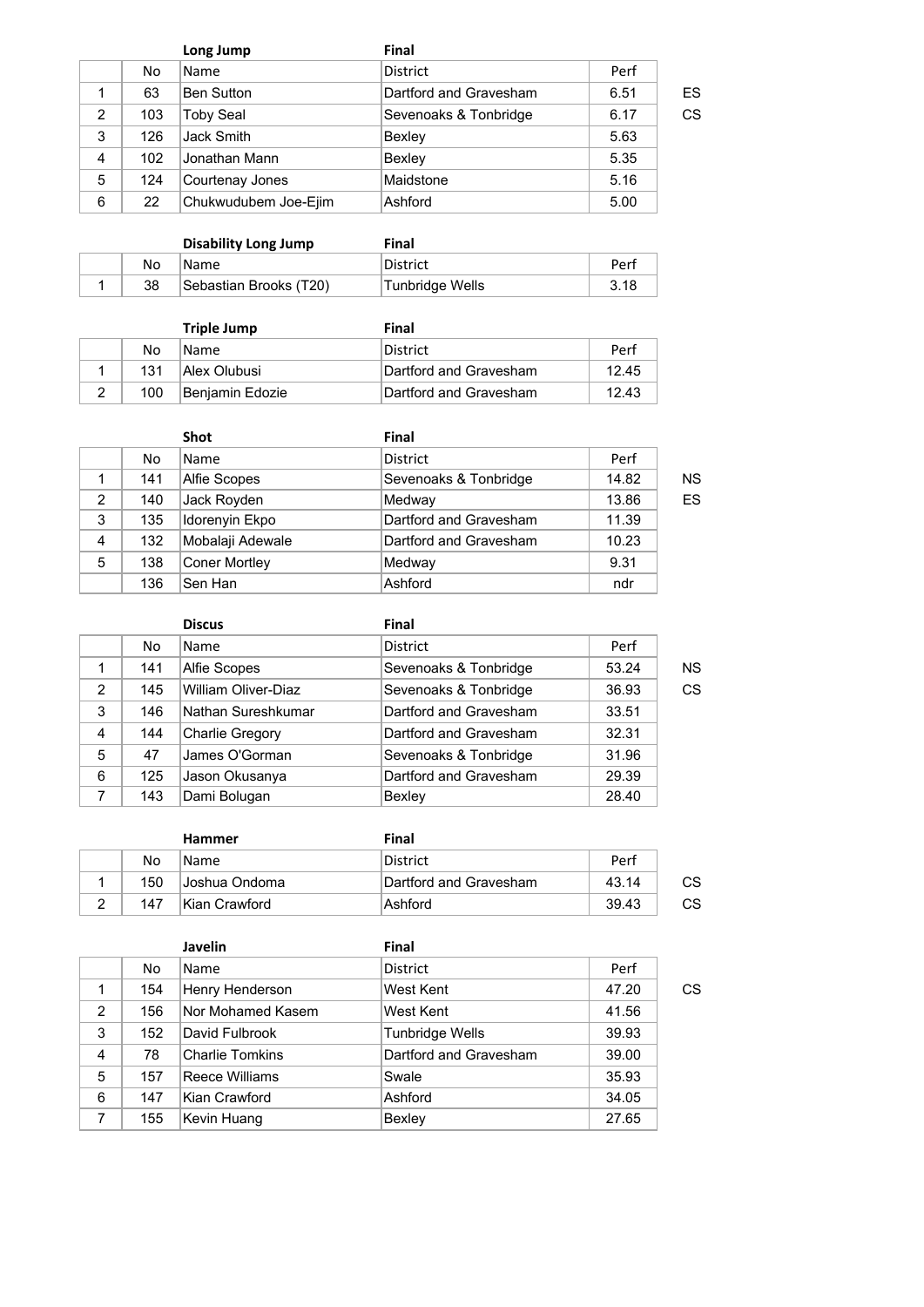### **Intermediate Girls**

|                |           | 100m                 | Heat 1                 | w/s | 0.8        |           |            |   |
|----------------|-----------|----------------------|------------------------|-----|------------|-----------|------------|---|
|                | No        | Name                 | <b>District</b>        |     | Perf       |           |            |   |
| $\mathbf{1}$   | 168       | Immanuela Aliu       | Dartford and Gravesham |     | 11.97      | <b>NS</b> |            | Q |
| 2              | 173       | <b>Esinam Dake</b>   | West Kent              |     | 12.87      | <b>CS</b> |            | Q |
| 3              | 170       | <b>Mhairi Brooks</b> | West Kent              |     | 13.01      |           |            | Q |
| 4              | 166       | Ifeoluwa Adeogun     | Tunbridge Wells        |     | 13.39      |           |            | q |
| 5              | 174       | Gabrielle Dalsan     | West Kent              |     | 13.61      |           |            |   |
|                | 169       | Danielle Bakare      | Bexley                 |     | <b>DNS</b> |           |            |   |
|                |           | 100m                 | Heat 2                 | w/s | 0.5        |           |            |   |
|                | <b>No</b> | Name                 | <b>District</b>        |     | Perf       |           |            |   |
| $\mathbf{1}$   | 171       | Magda Cienciala      | West Kent              |     | 12.37      | <b>ES</b> |            | Q |
| $\overline{c}$ | 187       | Katie Woolcott       | Dartford and Gravesham |     | 12.81      | CS        |            | Q |
| 3              | 178       | Taiwo Eyiowuawi      | Bexley                 |     | 13.01      |           |            | Q |
| 4              | 175       | Zoe Eifion-Jones     | Sevenoaks & Tonbridge  |     | 13.24      |           |            | q |
| 5              | 188       | Rachel Yeldham       | West Kent              |     | 13.40      |           |            |   |
| 6              | 176       | Faith Etokowo        | Ashford                |     | 14.28      |           |            |   |
|                |           | 100m                 | <b>Final</b>           | w/s | $-0.4$     |           |            |   |
|                | <b>No</b> | Name                 | <b>District</b>        |     | Perf       |           |            |   |
| $\mathbf{1}$   | 168       | Immanuela Aliu       | Dartford and Gravesham |     | 11.96      | <b>NS</b> | <b>CBP</b> |   |
| 2              | 171       | Magda Cienciala      | West Kent              |     | 12.23      | <b>NS</b> |            |   |
| 3              | 187       | Katie Woolcott       | Dartford and Gravesham |     | 12.76      | <b>CS</b> |            |   |
| 4              | 173       | <b>Esinam Dake</b>   | West Kent              |     | 12.86      | <b>CS</b> |            |   |
| 5              | 178       | Taiwo Eyiowuawi      | Bexley                 |     | 13.04      |           |            |   |
| 6              | 170       | <b>Mhairi Brooks</b> | West Kent              |     | 13.05      |           |            |   |
| $\overline{7}$ | 175       | Zoe Eifion-Jones     | Sevenoaks & Tonbridge  |     | 13.24      |           |            |   |
| 8              | 166       | Ifeoluwa Adeogun     | Tunbridge Wells        |     | 13.45      |           |            |   |

|                |     | 200 <sub>m</sub>  | <b>Final</b>           | w/s | $-0.2$ |    |
|----------------|-----|-------------------|------------------------|-----|--------|----|
|                | No  | Name              | District               |     | Perf   |    |
| 1              | 168 | Immanuela Aliu    | Dartford and Gravesham |     | 25.42  | ES |
| $\overline{2}$ | 171 | Magda Cienciala   | West Kent              |     | 25.55  | ES |
| 3              | 178 | Taiwo Eyiowuawi   | Bexley                 |     | 26.42  | CS |
| $\overline{4}$ | 170 | Mhairi Brooks     | West Kent              |     | 27.06  |    |
| 5              | 193 | Princess Ighedosa | West Kent              |     | 27.46  |    |
| 6              | 200 | Brenda Toke       | Bexley                 |     | 29.00  |    |
| 7              | 195 | Faye Olszowka T20 | Bexley                 |     | 29.37  |    |
| 8              | 194 | Tabitha Lambie    | South East Kent        |     | 31.35  |    |

|                |     | 300m                 | Heat 1                     |       |           |   |
|----------------|-----|----------------------|----------------------------|-------|-----------|---|
|                | No  | Name                 | <b>District</b>            | Perf  |           |   |
| 1              | 201 | Ellie Turner         | Medway                     | 41.84 | CS.       | Q |
| $\overline{2}$ | 210 | Megan Walsh          | Medway                     | 42.02 | <b>CS</b> | Q |
| 3              | 206 | Holly Fielder        | St. Augustine & Canterbury | 43.67 | <b>CS</b> | Q |
| 4              | 205 | Bea Fair             | <b>Tunbridge Wells</b>     | 44.80 | <b>CS</b> |   |
| 5              | 203 | Florence Barker      | <b>Tunbridge Wells</b>     | 45.79 |           |   |
| 6              | 208 | Cary Kwaramba        | Dartford and Gravesham     | 46.66 |           |   |
|                |     | 300m                 | Heat 2                     |       |           |   |
|                | No  | Name                 | <b>District</b>            | Perf  |           |   |
| 1              | 177 | Louise Evans         | South East Kent            | 40.88 | <b>ES</b> | Q |
| $\overline{2}$ | 192 | Kehinde Eyiowuawi    | Bexley                     | 41.48 | <b>CS</b> | Q |
| 3              | 212 | Eliza White          | <b>Tunbridge Wells</b>     | 43.38 | <b>CS</b> | Q |
| 4              | 211 | Eleanor Wastell      | Medway                     | 43.70 | <b>CS</b> | q |
| 5              | 202 | <b>Grace Annetts</b> | Sevenoaks & Tonbridge      | 44.66 | <b>CS</b> | q |
| 6              | 204 | Faith Cox            | Ashford                    | 46.62 |           |   |
| 7              | 207 | Lois Johnson         | West Kent                  | 48.39 |           |   |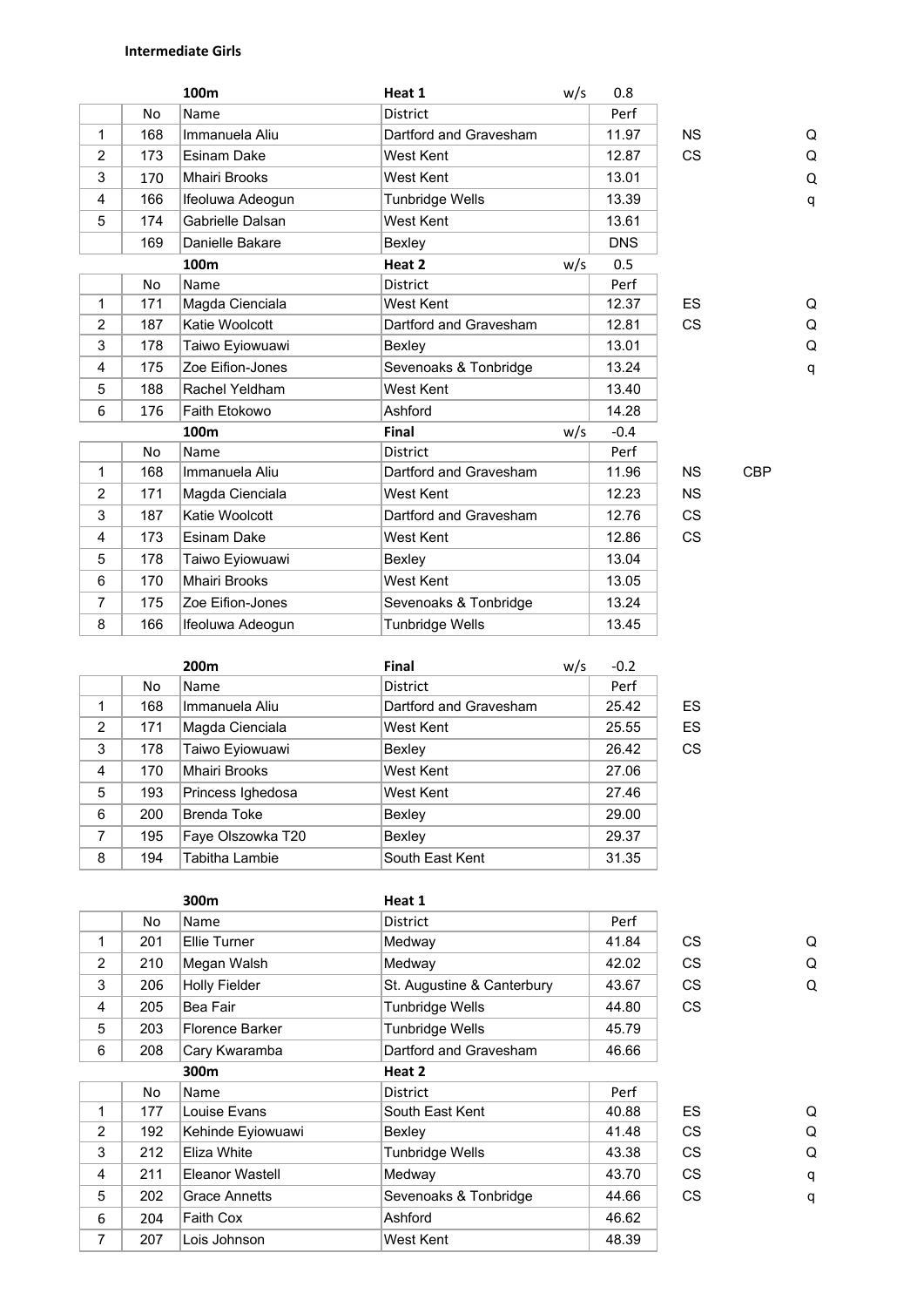|   |     | 300 <sub>m</sub>     | Final                      |       |    |
|---|-----|----------------------|----------------------------|-------|----|
|   | No  | Name                 | <b>District</b>            | Perf  |    |
|   | 177 | Louise Evans         | South East Kent            | 40.96 | ES |
| 2 | 192 | Kehinde Eyiowuawi    | Bexley                     | 41.80 | CS |
| 3 | 201 | Ellie Turner         | Medway                     | 42.37 | CS |
| 4 | 212 | Eliza White          | Tunbridge Wells            | 43.83 | CS |
| 5 | 206 | <b>Holly Fielder</b> | St. Augustine & Canterbury | 44.36 | CS |
| 6 | 211 | Eleanor Wastell      | Medway                     | 44.70 | CS |
| 7 | 202 | <b>Grace Annetts</b> | Sevenoaks & Tonbridge      | 44.79 | CS |
|   | 210 | Megan Walsh          | Medway                     | dns   |    |

|   |     | 800m               | Final                  |         |    |
|---|-----|--------------------|------------------------|---------|----|
|   | No. | Name               | <b>District</b>        | Perf    |    |
|   | 214 | Evie Butler        | Sevenoaks & Tonbridge  | 2:23.26 | CS |
| 2 | 222 | Saarah Nawaz       | West Kent              | 2:27.74 |    |
| 3 | 218 | Vita de Munck      | Sevenoaks & Tonbridge  | 2:31.02 |    |
| 4 | 225 | Chrisi Van Heerden | Tunbridge Wells        | 2:35.70 |    |
| 5 | 221 | Eliza Lawrence     | Bexley                 | 2:43.33 |    |
| 6 | 208 | Cary Kwaramba      | Dartford and Gravesham | 2:45.25 |    |
| 7 | 216 | Georgiana Crawley  | Tunbridge Wells        | 2:46.57 |    |
| 8 | 219 | Jasmine Fairman    | Dartford and Gravesham | 2:54.78 |    |

|   |     | 1500m            | <b>Final</b>           |         |           |
|---|-----|------------------|------------------------|---------|-----------|
|   | No  | Name             | <b>District</b>        | Perf    |           |
|   | 233 | Kathleen Faes    | Sevenoaks & Tonbridge  | 4:30.94 | NS.       |
| 2 | 236 | Chloe Sharp      | Dartford and Gravesham | 4:33.32 | <b>NS</b> |
| 3 | 229 | Phoebe Barker    | Sevenoaks & Tonbridge  | 4:35.06 | <b>NS</b> |
| 4 | 239 | Lola Wheeler     | Medway                 | 4:44.64 | ES.       |
| 5 | 238 | Clara Tyler      | Sevenoaks & Tonbridge  | 4:46.26 | CS.       |
| 6 | 228 | Yasmin Austridge | West Kent              | 4:47.10 | CS.       |

|   |     | 3000m         | Final                  |          |    |
|---|-----|---------------|------------------------|----------|----|
|   | No  | Name          | District               | Perf     |    |
|   | 240 | Ellen Crombie | Maidstone              | 10:35.41 | СS |
| 2 | 241 | Amy Leach     | West Kent              | 11:11.97 |    |
| 3 | 242 | Abbi Willetts | <b>Tunbridge Wells</b> | 11:32.05 |    |

|   |     | 80m Hurdles   | <b>Final</b>               | w/s | $-1.3$ |
|---|-----|---------------|----------------------------|-----|--------|
|   | No  | Name          | <b>District</b>            |     | Perf   |
|   | 246 | Natasha Scott | Medway                     |     | 13.03  |
| 2 | 248 | ∣Orissa Welsh | Sevenoaks & Tonbridge      |     | 13.97  |
| 3 | 244 | Emily Higham  | St. Augustine & Canterbury |     | 14.12  |
| 4 | 247 | Ella Thornton | <b>Tunbridge Wells</b>     |     | 14.24  |

|     | 300m Hurdles       | Final      |       |
|-----|--------------------|------------|-------|
| No  | <b>Name</b>        | District   | Perf  |
| 252 | Alexandra Prickett | Ashford    | 50.80 |
| 250 | Phoebe Cooper      | lWest Kent | 57.46 |

|   |     | 1500m Steeplechase | Final           |         |           |
|---|-----|--------------------|-----------------|---------|-----------|
|   | No  | <b>Name</b>        | <b>District</b> | Perf    |           |
| 1 | 259 | India Weir (G)     | London Schools  | 5:04.59 | <b>NS</b> |
| 2 | 260 | Kosana Weir (G)    | London Schools  | 5:11.30 | <b>NS</b> |
| 3 | 258 | Ella Newton (G)    | London Schools  | 5:19.34 | ES        |
| 4 | 257 | Alice Harray (G)   | London Schools  | 5:27.26 | CS        |
| 5 | 256 | Katie Balme (G)    | London Schools  | 5:34.45 | CS        |
| 6 | 253 | Jessica Carley     | Ashford         | 5:52.09 |           |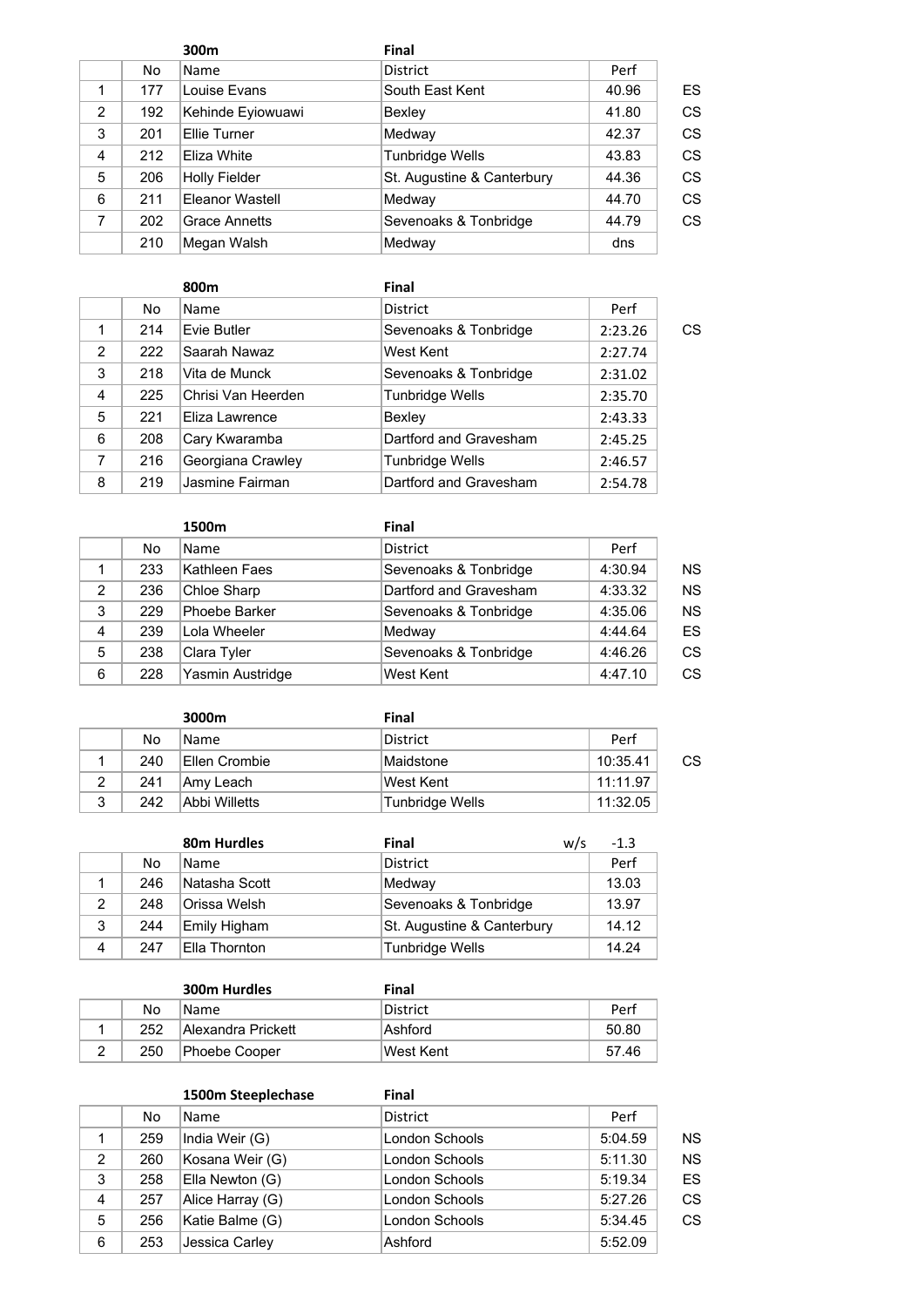|   |     | <b>High Jump</b>  | Final                  |      |           |
|---|-----|-------------------|------------------------|------|-----------|
|   | No  | Name              | <b>District</b>        | Perf |           |
|   | 263 | Rebecca Hawkins   | Bexley                 | 1.74 | <b>NS</b> |
| 2 | 264 | Jade Oni          | Dartford and Gravesham | 1.55 | CS        |
| 3 | 176 | Faith Etokowo     | Ashford                | 1.50 |           |
| 4 | 189 | Antonia Alapafuja | West Kent              | 1.45 |           |
| 4 | 261 | Esme Dennys       | Sevenoaks & Tonbridge  | 1.45 |           |
| 6 | 203 | Florence Barker   | <b>Tunbridge Wells</b> | 1.40 |           |

|  |     | <b>Pole Vault</b> | Final                  |      |    |
|--|-----|-------------------|------------------------|------|----|
|  | No  | <b>Name</b>       | District               | Perf |    |
|  | 267 | Grace Thomas      | Dartford and Gravesham | 2.60 | CS |
|  | 266 | ∣Leia Desseaux    | Ashford                | nhr  |    |

|                |     | Long Jump            | Final                  |      |           |
|----------------|-----|----------------------|------------------------|------|-----------|
|                | No  | <b>Name</b>          | <b>District</b>        | Perf |           |
| 1              | 272 | <b>Eloise Harvey</b> | Dartford and Gravesham | 5.22 | CS        |
| $\overline{2}$ | 246 | Natasha Scott        | Medway                 | 4.94 | <b>CS</b> |
| 3              | 216 | Georgiana Crawley    | Tunbridge Wells        | 4.94 | CS        |
| 4              | 268 | Frinee Akuma         | Bexley                 | 4.87 | <b>CS</b> |
| 5              | 218 | Vita de Munck        | Sevenoaks & Tonbridge  | 4.48 |           |
| 6              | 271 | Emily Giardina       | Thanet                 | 4.35 |           |

|   |     | <b>Triple Jump</b> | Final                  |       |    |
|---|-----|--------------------|------------------------|-------|----|
|   | No  | <b>Name</b>        | District               | Perf  |    |
|   | 272 | Eloise Harvey      | Dartford and Gravesham | 11.26 | ΝS |
| 2 | 275 | Karina Harris      | West Kent              | 11.13 | ES |
| 3 | 176 | lFaith Etokowo     | Ashford                | 9.83  |    |

|   |     | <b>Shot</b>     | Final                      |       |           |     |
|---|-----|-----------------|----------------------------|-------|-----------|-----|
|   | No. | <b>Name</b>     | District                   | Perf  |           |     |
|   | 279 | Eloise Locke    | West Kent                  | 13.05 | <b>NS</b> | CBP |
| 2 | 248 | Orissa Welsh    | Sevenoaks & Tonbridge      | 8.76  |           |     |
| 3 | 244 | Emily Higham    | St. Augustine & Canterbury | 8.67  |           |     |
| 4 | 211 | Eleanor Wastell | Medway                     | 8.16  |           |     |

|   |     | <b>Discus</b>  | Final                 |       |    |
|---|-----|----------------|-----------------------|-------|----|
|   | No. | <b>Name</b>    | <b>District</b>       | Perf  |    |
|   | 280 | Eve Keith      | West Kent             | 33.47 | ES |
| 2 | 281 | Catie Kohler   | Sevenoaks & Tonbridge | 31.34 | CS |
| 3 | 283 | Matilda Robson | Sevenoaks & Tonbridge | 26.61 |    |
| 4 | 282 | Tia Mak        | Medway                | 24.96 |    |
| 5 | 284 | Megan Williams | Thanet                | 19.28 |    |

|   |     | <b>Hammer</b>       | Final                 |       |           |     |  |
|---|-----|---------------------|-----------------------|-------|-----------|-----|--|
|   | No  | Name                | District              | Perf  |           |     |  |
|   | 286 | ⊺Victoria Wiltshire | ∣West Kent            | 54.21 | <b>NS</b> | CBP |  |
| ◠ | 281 | Catie Kohler        | Sevenoaks & Tonbridge | 38.55 | СS        |     |  |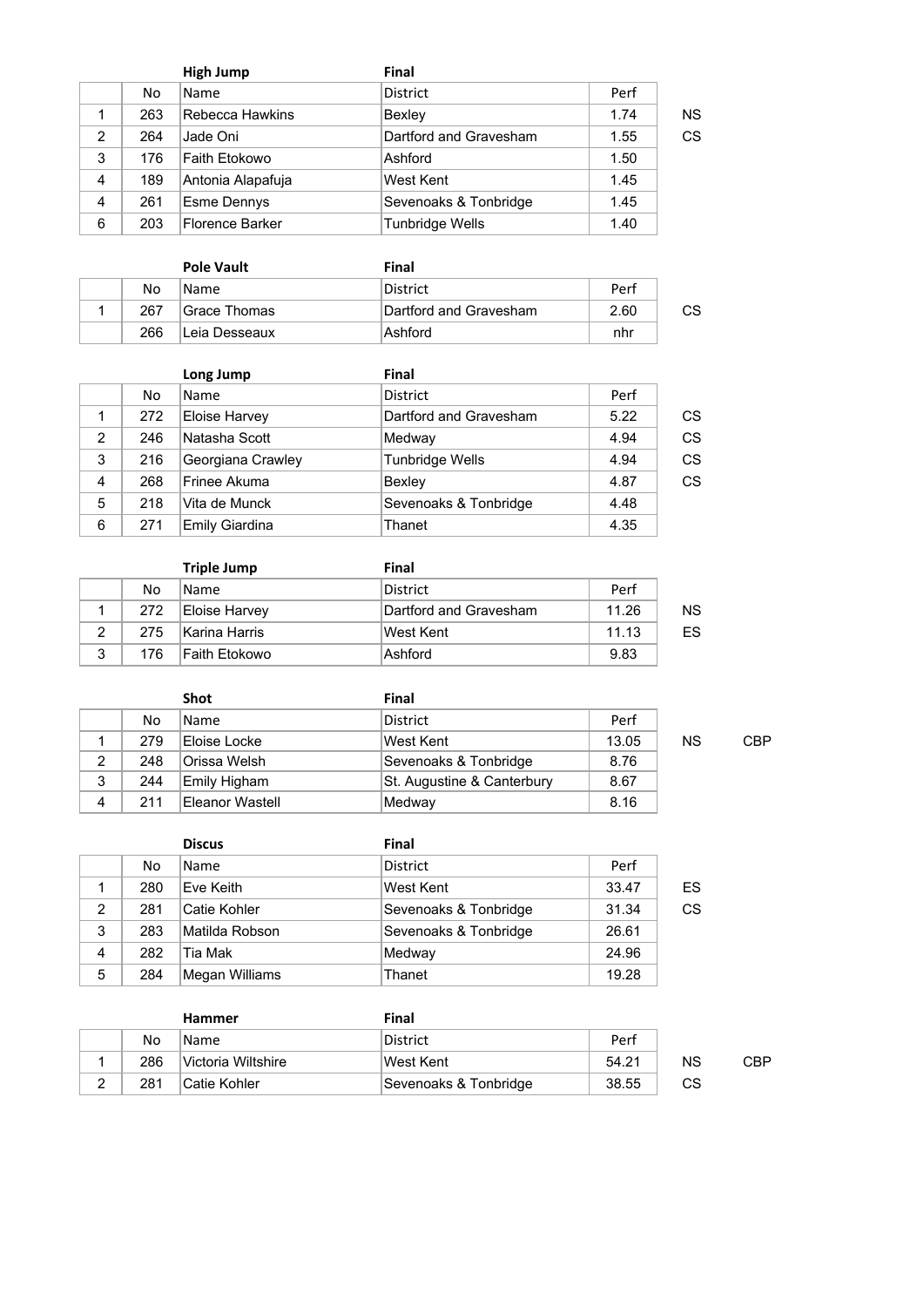|   | No  | <b>Name</b>           | <b>District</b>            | Perf  |           |     |
|---|-----|-----------------------|----------------------------|-------|-----------|-----|
| 1 | 289 | Emilie Knights-Toomer | St. Augustine & Canterbury | 41.99 | <b>NS</b> | CBP |
| 2 | 279 | Eloise Locke          | West Kent                  | 40.57 | <b>NS</b> |     |
| 3 | 290 | Paige Macheath        | West Kent                  | 39.96 | ES        |     |
| 4 | 250 | Phoebe Cooper         | West Kent                  | 24.81 |           |     |
| 5 | 284 | Megan Williams        | Thanet                     | 21.55 |           |     |
|   | 271 | Emily Giardina        | Thanet                     | ndr   |           |     |

## **Junior Boys**

|                |           | 100m                    | Heat 1                     | w/s | 1.0   |                        |   |
|----------------|-----------|-------------------------|----------------------------|-----|-------|------------------------|---|
|                | No        | Name                    | District                   |     | Perf  |                        |   |
| 1              | 316       | <b>Matthew Hughes</b>   | Sevenoaks & Tonbridge      |     | 11.81 | CS                     | Q |
| $\overline{2}$ | 322       | <b>Ernest Lake</b>      | Maidstone                  |     | 12.02 | CS                     | q |
| 3              | 335       | George Smith            | Sevenoaks & Tonbridge      |     | 12.38 |                        |   |
| 4              | 327       | Oliver Nisbet           | Maidstone                  |     | 12.54 |                        |   |
| 5              | 336       | Freddie Stringer        | St. Augustine & Canterbury |     | 12.55 |                        |   |
| 6              | 320       | William Jennings        | Thanet                     |     | 12.73 |                        |   |
|                | 329       | George Olatunji         | Bexley                     |     | dns   |                        |   |
|                |           | 100 <sub>m</sub>        | Heat 2                     | w/s | 0.9   |                        |   |
|                | <b>No</b> | Name                    | District                   |     | Perf  |                        |   |
| 1              | 325       | Kyron Morgan            | West Kent                  |     | 12.19 | CS                     | Q |
| 2              | 319       | Daniel James            | Ashford                    |     | 12.55 |                        |   |
| 3              | 315       | <b>Ashley Hirst</b>     | Thanet                     |     | 12.57 |                        |   |
| 4              | 330       | Lawrence Pennington     | West Kent                  |     | 12.59 |                        |   |
| 5              | 337       | Lewis Swaby             | <b>Tunbridge Wells</b>     |     | 12.61 |                        |   |
| 6              | 339       | Evan Tinsley            | Maidstone                  |     | 12.96 |                        |   |
| 7              | 307       | Tolu Babatunde          | Dartford and Gravesham     |     | 13.43 |                        |   |
|                |           | 100m                    | Heat 3                     | w/s | 0.5   |                        |   |
|                | No        | Name                    | District                   |     | Perf  |                        |   |
| 1              | 312       | John Etuokwu            | Bexley                     |     | 12.19 | <b>CS</b>              | Q |
| 2              | 317       | James Hursey            | Swale                      |     | 12.30 | CS                     | q |
| 3              | 332       | Alexander Rampton       | Ashford                    |     | 12.32 |                        |   |
| 4              | 306       | Posi Awosika            | St. Augustine & Canterbury |     | 12.76 |                        |   |
| 5              | 309       | Samuel Belsey           | Thanet                     |     | 12.85 |                        |   |
| 6              | 314       | <b>Aston Fredericks</b> | Thanet                     |     | 13.43 |                        |   |
|                |           | 100m                    | Heat 4                     | w/s | 0.7   |                        |   |
|                | No        | Name                    | District                   |     | Perf  |                        |   |
| 1              | 310       | <b>Rico Cottell</b>     | West Kent                  |     | 11.80 | <b>CS</b>              | Q |
| 2              | 302       | Solomon Adeote          | St. Augustine & Canterbury |     | 11.85 | <b>CS</b>              | q |
| 3              | 301       | David Adeleye           | Medway                     |     | 12.01 | CS                     | q |
| 4              | 323       | Sandy Milligan          | Sevenoaks & Tonbridge      |     | 12.35 |                        |   |
| 5              | 329       | George Olatunji         | Bexley                     |     | 12.70 |                        |   |
| 6              | 340       | Luke Williams           | St. Augustine & Canterbury |     | 13.05 |                        |   |
|                |           | 100m                    | Final                      | w/s | 1.0   |                        |   |
|                | No        | Name                    | District                   |     | Perf  |                        |   |
| 1              | 316       | <b>Matthew Hughes</b>   | Sevenoaks & Tonbridge      |     | 11.75 | CS                     |   |
| 2              | 310       | Rico Cottell            | West Kent                  |     | 11.85 | CS                     |   |
| 3              | 302       | Solomon Adeote          | St. Augustine & Canterbury |     | 11.88 | CS                     |   |
| 4              | 322       | Ernest Lake             | Maidstone                  |     | 11.91 | CS                     |   |
| 5              | 301       | David Adeleye           | Medway                     |     | 12.03 | CS                     |   |
| 6              | 312       | John Etuokwu            | Bexley                     |     | 12.07 | CS                     |   |
| 6              | 325       | Kyron Morgan            | West Kent                  |     | 12.07 | $\mathbb{C}\mathbb{S}$ |   |
| 8              | 317       | James Hursey            | Swale                      |     | 12.95 |                        |   |
|                |           |                         |                            |     |       |                        |   |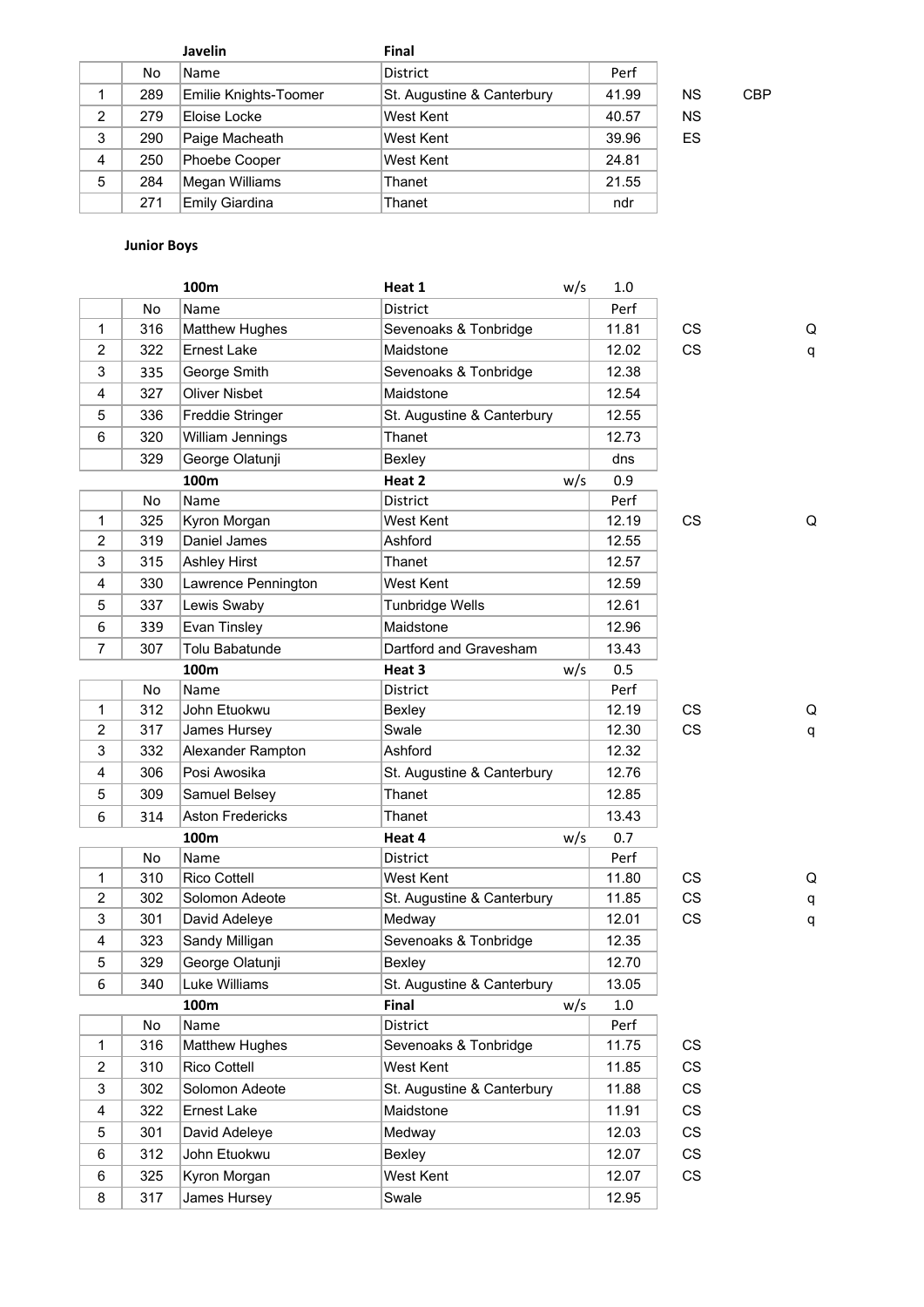|                |     | 200m                 | Heat 1                     | w/s | $-0.5$ |           |   |
|----------------|-----|----------------------|----------------------------|-----|--------|-----------|---|
|                | No  | Name                 | District                   |     | Perf   |           |   |
| $\mathbf{1}$   | 344 | Anton Bachorski      | <b>Tunbridge Wells</b>     |     | 24.50  | <b>CS</b> |   |
| $\overline{2}$ | 354 | Connor Neal          | Thanet                     |     | 24.89  | <b>CS</b> | Q |
| 3              | 319 | Daniel James         | Ashford                    |     | 25.70  |           | Q |
| 4              | 360 | Kit Whitaker         | West Kent                  |     | 25.74  |           |   |
| 5              | 339 | Evan Tinsley         | Maidstone                  |     | 26.84  |           |   |
| 6              | 356 | Lewis Onabanjo       | Dartford and Gravesham     |     | 29.55  |           |   |
|                | 323 | Sandy Milligan       | Sevenoaks & Tonbridge      |     | dns    |           |   |
|                |     | 200m                 | Heat 2                     | w/s | 0.4    |           |   |
|                | No  | Name                 | District                   |     | Perf   |           |   |
| $\mathbf{1}$   | 322 | <b>Ernest Lake</b>   | Maidstone                  |     | 24.50  | CS        | Q |
| 2              | 301 | David Adeleye        | Medway                     |     | 25.00  | CS        | Q |
| 3              | 327 | <b>Oliver Nisbet</b> | Maidstone                  |     | 25.24  | <b>CS</b> | q |
| 4              | 346 | Joshua Carrol        | <b>West Kent</b>           |     | 25.54  |           |   |
| 5              | 340 | Luke Williams        | St. Augustine & Canterbury |     | 25.95  |           |   |
| 6              | 343 | Eniola Afolabi       | Sevenoaks & Tonbridge      |     | 26.62  |           |   |
|                |     | 200m                 | Heat 3                     | w/s | $-0.7$ |           |   |
|                | No  | Name                 | <b>District</b>            |     | Perf   |           |   |
| $\mathbf{1}$   | 325 | Kyron Morgan         | <b>West Kent</b>           |     | 24.70  | <b>CS</b> | Q |
| $\overline{2}$ | 341 | Matthew Adams        | West Kent                  |     | 25.28  | CS        | Q |
| 3              | 332 | Alexander Rampton    | Ashford                    |     | 25.30  | <b>CS</b> | q |
| 4              | 336 | Freddie Stringer     | St. Augustine & Canterbury |     | 25.56  |           |   |
| 5              | 353 | Oliver Maynard       | Shepway                    |     | 25.96  |           |   |
| 6              | 352 | Lucas Luetchford     | Medway                     |     | 27.34  |           |   |
|                |     | 200m                 | Final                      | w/s | $-0.8$ |           |   |
|                | No  | Name                 | District                   |     | Perf   |           |   |
| $\mathbf{1}$   | 344 | Anton Bachorski      | <b>Tunbridge Wells</b>     |     | 24.22  | <b>CS</b> |   |
| $\overline{2}$ | 322 | <b>Ernest Lake</b>   | Maidstone                  |     | 24.32  | <b>CS</b> |   |
| 3              | 325 | Kyron Morgan         | West Kent                  |     | 24.74  | <b>CS</b> |   |
| 4              | 301 | David Adeleye        | Medway                     |     | 24.79  | <b>CS</b> |   |
| 5              | 354 | <b>Connor Neal</b>   | Thanet                     |     | 25.07  | <b>CS</b> |   |
| 6              | 341 | <b>Matthew Adams</b> | West Kent                  |     | 25.27  | <b>CS</b> |   |
| 7              | 332 | Alexander Rampton    | Ashford                    |     | 25.31  |           |   |
| 8              | 327 | <b>Oliver Nisbet</b> | Maidstone                  |     | 25.35  |           |   |
|                |     |                      |                            |     |        |           |   |

|   |     | 300m                  | Heat 1                     |       |           |   |
|---|-----|-----------------------|----------------------------|-------|-----------|---|
|   | No. | Name                  | <b>District</b>            | Perf  |           |   |
| 1 | 371 | Thomas Mills          | West Kent                  | 38.36 | CS.       | Q |
| 2 | 379 | Jonty Wines           | Sevenoaks & Tonbridge      | 39.19 | <b>CS</b> | Q |
| 3 | 378 | Henry Whichello       | Bexley                     | 41.13 |           | Q |
| 4 | 370 | James Mardon          | Sevenoaks & Tonbridge      | 41.57 |           | q |
| 5 | 361 | <b>Felix Brooks</b>   | Tunbridge Wells            | 41.85 |           |   |
| 6 | 369 | Declan Macdonald      | Dartford and Gravesham     | 41.92 |           |   |
| 7 | 374 | Jack Seery            | St. Augustine & Canterbury | 42.23 |           |   |
|   |     | 300m                  | Heat 2                     |       |           |   |
|   | No  | Name                  | <b>District</b>            | Perf  |           |   |
| 1 | 376 | Benjamin Townend      | Medway                     | 40.16 |           | Q |
| 2 | 335 | George Smith          | Sevenoaks & Tonbridge      | 40.64 |           | Q |
| 3 | 355 | Samuel Oliver         | Medway                     | 41.67 |           | Q |
| 4 | 380 | Ewan Wood             | St. Augustine & Canterbury | 41.69 |           | q |
| 5 | 320 | William Jennings      | Thanet                     | 42.88 |           |   |
| 6 | 366 | <b>Bolurin Falase</b> | Dartford and Gravesham     | 42.90 |           |   |
| 7 | 368 | Alexander Hall        | Sevenoaks & Tonbridge      | 44.05 |           |   |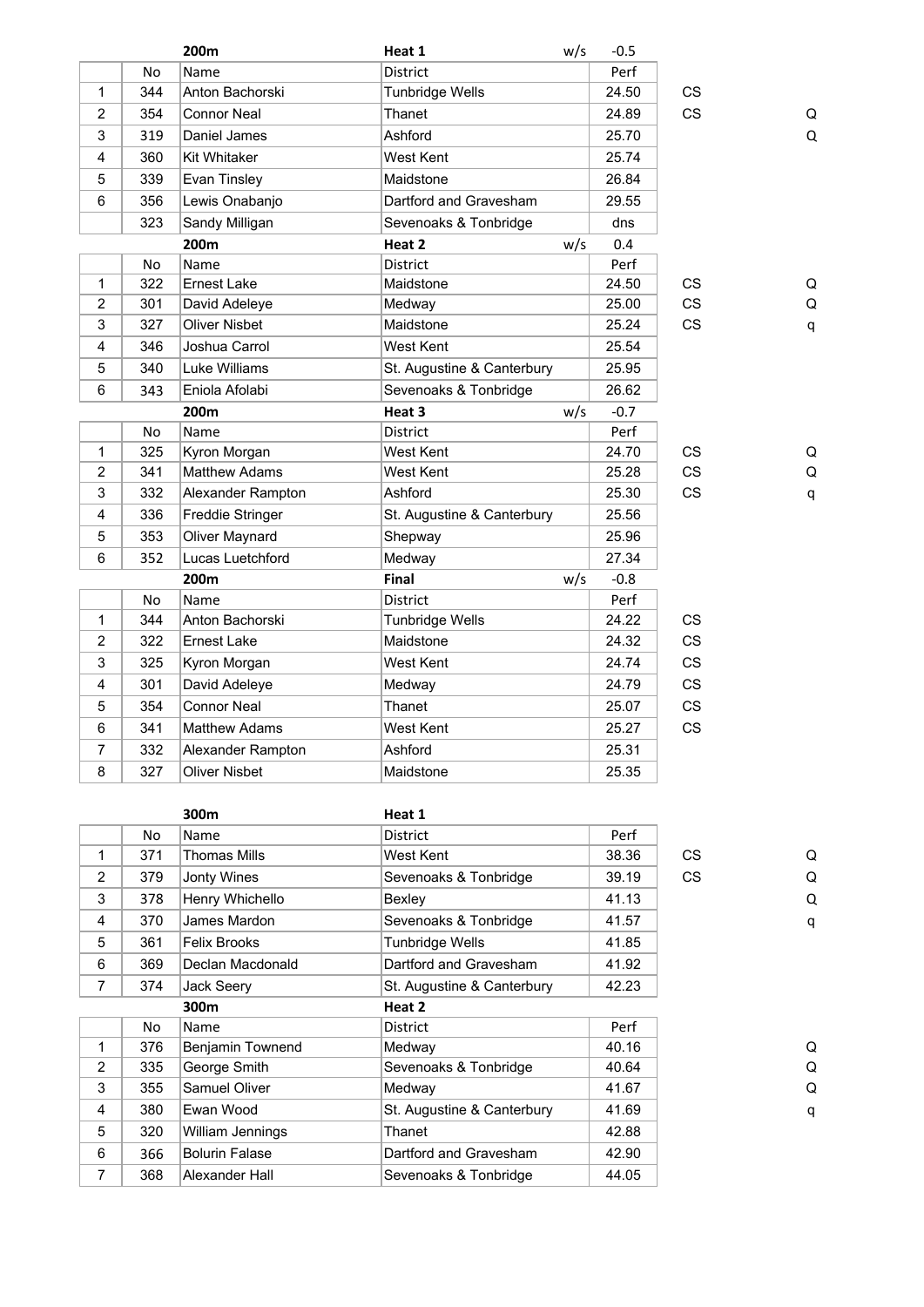|   |     | 300m                | <b>Final</b>               |       |    |
|---|-----|---------------------|----------------------------|-------|----|
|   | No. | Name                | <b>District</b>            | Perf  |    |
| 1 | 379 | Jonty Wines         | Sevenoaks & Tonbridge      | 39.58 | СS |
| 2 | 335 | George Smith        | Sevenoaks & Tonbridge      | 40.24 |    |
| 3 | 376 | Benjamin Townend    | Medway                     | 40.72 |    |
| 4 | 380 | Ewan Wood           | St. Augustine & Canterbury | 41.43 |    |
| 5 | 370 | James Mardon        | Sevenoaks & Tonbridge      | 41.92 |    |
| 6 | 378 | Henry Whichello     | Bexley                     | 42.50 |    |
| 7 | 355 | Samuel Oliver       | Medway                     | 43.32 |    |
|   | 371 | <b>Thomas Mills</b> | West Kent                  | dns   |    |

|                |           | 800m                   | Heat 1                     |         |           |   |
|----------------|-----------|------------------------|----------------------------|---------|-----------|---|
|                | <b>No</b> | Name                   | <b>District</b>            | Perf    |           |   |
| 1              | 393       | Jack Higgins           | Bexley                     | 2:16.00 |           | Q |
| 2              | 390       | George Fisher          | Sevenoaks & Tonbridge      | 2:16.24 |           | Q |
| 3              | 381       | Stephen Bamigbade      | Dartford and Gravesham     | 2:16.41 |           | Q |
| 4              | 398       | <b>Oscar Parrick</b>   | St. Augustine & Canterbury | 2:16.44 |           | q |
| 5              | 394       | Joe-Paul Kwaramba      | Dartford and Gravesham     | 2:18.56 |           |   |
| 6              | 399       | Alexander Sandberg     | Sevenoaks & Tonbridge      | 2:28.50 |           |   |
| 7              | 384       | <b>Ethan Burling</b>   | Medway                     | 2:33.00 |           |   |
|                |           | 800m                   | Heat 2                     |         |           |   |
|                | No        | Name                   | <b>District</b>            | Perf    |           |   |
| 1              | 392       | Fraser Gordon          | Sevenoaks & Tonbridge      | 2:14.92 |           | Q |
| $\overline{2}$ | 400       | <b>Robert Suckling</b> | West Kent                  | 2:16.39 |           | Q |
| 3              | 388       | <b>Ben Errington</b>   | <b>Tunbridge Wells</b>     | 2:17.06 |           | Q |
| 4              | 386       | Alexander Donnelly     | Medway                     | 2:17.63 |           | q |
| 5              | 395       | Cameron Macrae         | Thanet                     | 2:17.73 |           |   |
| 6              | 396       | Daniel McGlynn         | Maidstone                  | 2:20.06 |           |   |
| 7              | 385       | James Crawley          | <b>Tunbridge Wells</b>     | 2:21.29 |           |   |
|                |           | 800m                   | <b>Final</b>               |         |           |   |
|                | <b>No</b> | Name                   | <b>District</b>            | Perf    |           |   |
| 1              | 400       | <b>Robert Suckling</b> | West Kent                  | 2:06.05 | <b>CS</b> |   |
| $\overline{2}$ | 393       | Jack Higgins           | Bexley                     | 2:06.37 | CS        |   |
| 3              | 398       | <b>Oscar Parrick</b>   | St. Augustine & Canterbury | 2:11.93 | <b>CS</b> |   |
| 4              | 388       | Ben Errington          | <b>Tunbridge Wells</b>     | 2:13.10 |           |   |
| 5              | 392       | Fraser Gordon          | Sevenoaks & Tonbridge      | 2:14.52 |           |   |
| 6              | 390       | George Fisher          | Sevenoaks & Tonbridge      | 2:16.89 |           |   |
| $\overline{7}$ | 381       | Stephen Bamigbade      | Dartford and Gravesham     | 2:18.00 |           |   |
| 8              | 386       | Alexander Donnelly     | Medway                     | 2:23.44 |           |   |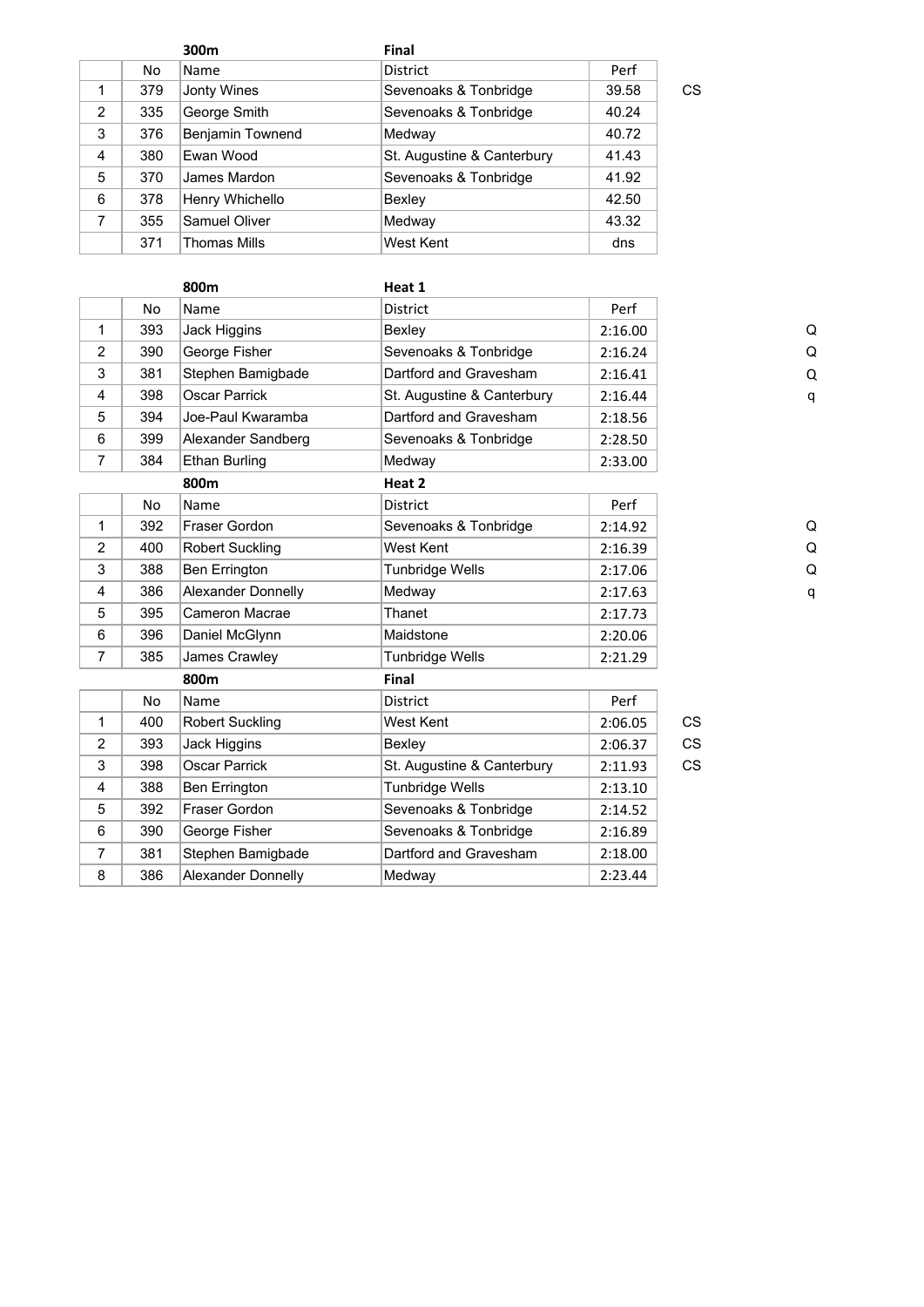|                |           | 1500m                  | <b>Final - Time Trial</b>  |         |           |                 |
|----------------|-----------|------------------------|----------------------------|---------|-----------|-----------------|
|                | <b>No</b> | Name                   | District                   | Perf    |           |                 |
| $\mathbf{1}$   | 414       | Finn Harvey            | Sevenoaks & Tonbridge      | 4:21.27 | <b>ES</b> | Ht2             |
| $\overline{2}$ | 421       | Archie May             | Dartford and Gravesham     | 4:23.06 | <b>CS</b> | Ht2             |
| 3              | 405       | Charlie Brisley        | South East Kent            | 4:25.89 | <b>CS</b> | Ht1             |
| $\overline{4}$ | 431       | <b>Matthew Stonier</b> | St. Augustine & Canterbury | 4:28.98 | <b>CS</b> | Ht2             |
| 5              | 415       | <b>Ted Higgins</b>     | Bexley                     | 4:31.30 | <b>CS</b> | H <sub>t2</sub> |
| 6              | 416       | Ben Hughes             | Maidstone                  | 4:31.87 | <b>CS</b> | Ht1             |
| $\overline{7}$ | 417       | James Kingston         | Sevenoaks & Tonbridge      | 4:37.00 |           | Ht2             |
| 8              | 403       | Oliver Bingham         | Tunbridge Wells            | 4:39.27 |           | H <sub>t2</sub> |
| 9              | 427       | Bashiri Ryan           | Maidstone                  | 4:39.57 |           | Ht2             |
| 10             | 435       | Adam Van der Plas      | Sevenoaks & Tonbridge      | 4:45.35 |           | Ht2             |
| 11             | 429       | Cameron Sharp          | <b>Tunbridge Wells</b>     | 4:50.90 |           | Ht2             |
| 12             | 434       | Cameron Swatton        | West Kent                  | 4:52.46 |           | H <sub>t2</sub> |
| 13             | 401       | Ruben Bentley          | South East Kent            | 4:53.39 |           | H <sub>t1</sub> |
| 14             | 406       | <b>Oliver Burgess</b>  | Dartford and Gravesham     | 4:55.24 |           | Ht1             |
| 15             | 436       | Rory Welsh             | Sevenoaks & Tonbridge      | 4:55.54 |           | Ht1             |
| 16             | 407       | James Crombie          | Tunbridge Wells            | 4:56.22 |           | H <sub>t1</sub> |
| 17             | 423       | Benjamin McNally       | Bexley                     | 4:56.23 |           | H <sub>t2</sub> |
| 18             | 408       | Benjamin Davis         | Thanet                     | 4:58.15 |           | H <sub>t2</sub> |
| 19             | 424       | Joshua O'Brien         | Sevenoaks & Tonbridge      | 4:59.32 |           | Ht2             |
| 20             | 425       | <b>Reece Perkins</b>   | Medway                     | 5:00.36 |           | Ht1             |
| 21             | 433       | Luke Stringer          | Swale                      | 5:03.29 |           | Ht2             |
| 22             | 426       | <b>Toby Ross</b>       | Tunbridge Wells            | 5:03.62 |           | Ht1             |
| 23             | 422       | Louie McGreene         | Bexley                     | 5:07.30 |           | Ht1             |
| 24             | 402       | Sean Berry             | Maidstone                  | 5:08.65 |           | Ht1             |
| 25             | 428       | Jack Salt              | Sevenoaks & Tonbridge      | 5:19.95 |           | Ht1             |
| 26             | 411       | Charlie Godden         | Tunbridge Wells            | 5:24.95 |           | Ht1             |
| 27             | 418       | Angus Lambie           | South East Kent            | 5:52.76 |           | Ht1             |
|                |           |                        |                            |         |           |                 |

|                |           | 80m Hurdles           | Heat 1                     | w/s | $-0.1$ |           |   |
|----------------|-----------|-----------------------|----------------------------|-----|--------|-----------|---|
|                | No        | Name                  | <b>District</b>            |     | Perf   |           |   |
| 1              | 447       | Caelan Raju           | West Kent                  |     | 12.37  | <b>CS</b> | Q |
| 2              | 443       | <b>Charlie Lewis</b>  | Sevenoaks & Tonbridge      |     | 13.24  |           | Q |
| 3              | 442       | Oliver Lee            | Sevenoaks & Tonbridge      |     | 13.37  |           | Q |
| 4              | 385       | James Crawley         | <b>Tunbridge Wells</b>     |     | 13.42  |           | q |
| 5              | 450       | Alex Thomson          | Tunbridge Wells            |     | 13.73  |           |   |
| 6              | 438       | Steven Abbott         | Medway                     |     | 14.18  |           |   |
|                |           | 80m Hurdles           | Heat 2                     | w/s | $-0.1$ |           |   |
|                | <b>No</b> | Name                  | <b>District</b>            |     | Perf   |           |   |
| 1              | 439       | Somto Agbugba         | Dartford and Gravesham     |     | 12.74  | <b>CS</b> | Q |
| $\overline{2}$ | 441       | <b>Christian Boeg</b> | Sevenoaks & Tonbridge      |     | 13.15  |           | Q |
| 3              | 451       | Charles Vaughan       | Sevenoaks & Tonbridge      |     | 13.32  |           | Q |
| 4              | 448       | George Seery          | St. Augustine & Canterbury |     | 13.40  |           | q |
| 5              | 449       | Daniel Smith          | <b>Tunbridge Wells</b>     |     | 14.14  |           |   |
| 6              | 407       | James Crombie         | <b>Tunbridge Wells</b>     |     | 16.65  |           |   |
|                |           | 80m Hurdles           | Final                      | w/s | $-4.5$ |           |   |
|                | No.       | Name                  | <b>District</b>            |     | Perf   |           |   |
| $\mathbf{1}$   | 447       | Caelan Raju           | West Kent                  |     | 12.53  | <b>CS</b> |   |
| $\overline{2}$ | 439       | Somto Agbugba         | Dartford and Gravesham     |     | 12.92  |           |   |
| 3              | 441       | <b>Christian Boeg</b> | Sevenoaks & Tonbridge      |     | 13.02  |           |   |
| 4              | 451       | Charles Vaughan       | Sevenoaks & Tonbridge      |     | 13.31  |           |   |
| 5              | 442       | Oliver Lee            | Sevenoaks & Tonbridge      |     | 13.43  |           |   |
| 6              | 385       | James Crawley         | <b>Tunbridge Wells</b>     |     | 13.52  |           |   |
| $\overline{7}$ | 448       | George Seery          | St. Augustine & Canterbury |     | 13.56  |           |   |
| 8              | 443       | <b>Charlie Lewis</b>  | Sevenoaks & Tonbridge      |     | 13.87  |           |   |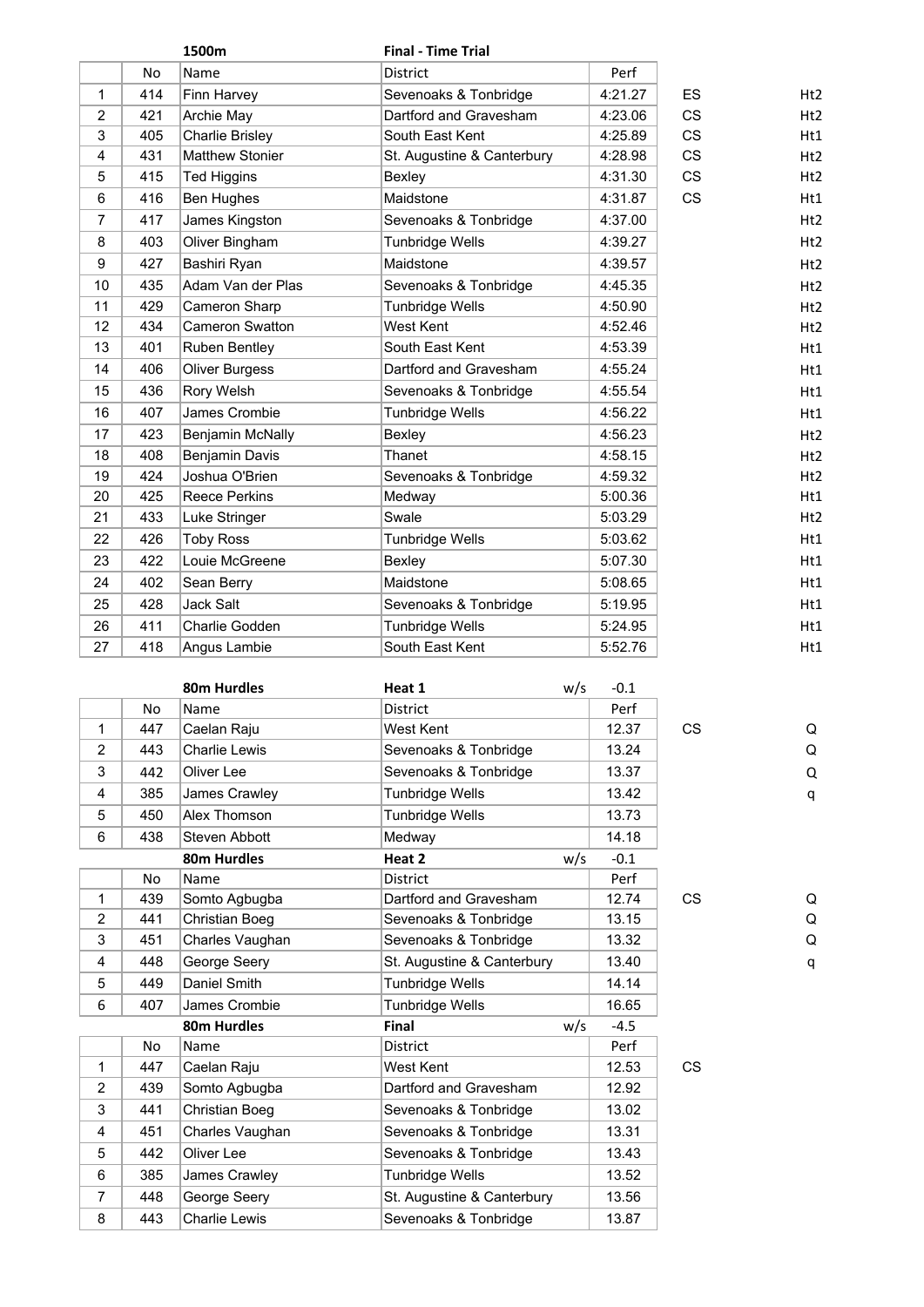|   |     | <b>High Jump</b>      | <b>Final</b>           |      |    |
|---|-----|-----------------------|------------------------|------|----|
|   | No. | Name                  | <b>District</b>        | Perf |    |
| 1 | 453 | George Erlam          | Sevenoaks & Tonbridge  | 1.65 | CS |
| 2 | 441 | <b>Christian Boeg</b> | Sevenoaks & Tonbridge  | 1.60 | CS |
| 3 | 382 | Benjamin Blake        | Medway                 | 1.60 | CS |
| 4 | 452 | Will Cahill           | Dartford and Gravesham | 1.60 | CS |
| 5 | 337 | Lewis Swaby           | <b>Tunbridge Wells</b> | 1.55 |    |
| 6 | 447 | Caelan Raju           | West Kent              | 1.55 |    |
| 6 | 451 | Charles Vaughan       | Sevenoaks & Tonbridge  | 1.55 |    |

|   |     | <b>Pole Vault</b>   | Final                  |      |    |
|---|-----|---------------------|------------------------|------|----|
|   | No  | Name                | <b>District</b>        | Perf |    |
|   | 449 | Daniel Smith        | <b>Tunbridge Wells</b> | 2.70 | CS |
| 2 | 361 | <b>Felix Brooks</b> | Tunbridge Wells        | 2.70 | CS |
| 3 | 457 | Sam Baker           | Dartford and Gravesham | 2.40 |    |
| 4 | 458 | Ethan Kitteridge    | West Kent              | 2.20 |    |

|             |     | Long Jump               | Final                      |      |    |
|-------------|-----|-------------------------|----------------------------|------|----|
|             | No  | Name                    | <b>District</b>            | Perf |    |
| $\mathbf 1$ | 302 | Solomon Adeote          | St. Augustine & Canterbury | 5.92 | ES |
| 2           | 468 | Myles Xavier            | West Kent                  | 5.76 | ES |
| 3           | 316 | <b>Matthew Hughes</b>   | Sevenoaks & Tonbridge      | 5.75 | ES |
| 4           | 315 | <b>Ashley Hirst</b>     | Thanet                     | 5.21 |    |
| 5           | 344 | Anton Bachorski         | <b>Tunbridge Wells</b>     | 5.08 |    |
| 6           | 309 | Samuel Belsey           | Thanet                     | 5.04 |    |
| 7           | 354 | Connor Neal             | Thanet                     | 4.94 |    |
| 8           | 463 | Caleb Nevison           | Sevenoaks & Tonbridge      | 4.76 |    |
| 9           | 461 | Benjamin Lawrence       | Maidstone                  | 4.70 |    |
| 10          | 314 | <b>Aston Fredericks</b> | Thanet                     | 4.46 |    |
| 11          | 450 | Alex Thomson            | <b>Tunbridge Wells</b>     | 4.24 |    |
| 12          | 411 | Charlie Godden          | <b>Tunbridge Wells</b>     | 4.17 |    |
| 13          | 459 | Adesoji Adele-Adewole   | Ashford                    | 4.17 |    |
| 14          | 462 | <b>Elliot Martin</b>    | Ashford                    | 4.08 |    |

|   |                   | <b>Triple Jump</b> | Final                      |       |
|---|-------------------|--------------------|----------------------------|-------|
|   | No                | Name               | <b>District</b>            | Perf  |
|   | 471               | Segun Shodunke     | St. Augustine & Canterbury | 11.35 |
| 2 | 375               | Rory Sturgeon      | <b>Tunbridge Wells</b>     | 10.99 |
| 3 | Jack Seery<br>374 |                    | St. Augustine & Canterbury | 10.95 |
| 4 | 469               | Ayomide Owolabi    | Dartford and Gravesham     | 10.86 |
| 5 | 439               | Somto Agbugba      | Dartford and Gravesham     | 10.74 |
| 6 | 343               | Eniola Afolabi     | Sevenoaks & Tonbridge      | 10.61 |
| 7 | 304               | Simon Ale          | Maidstone                  | 9.54  |
| 8 | 369               | Declan Macdonald   | Dartford and Gravesham     | 9.41  |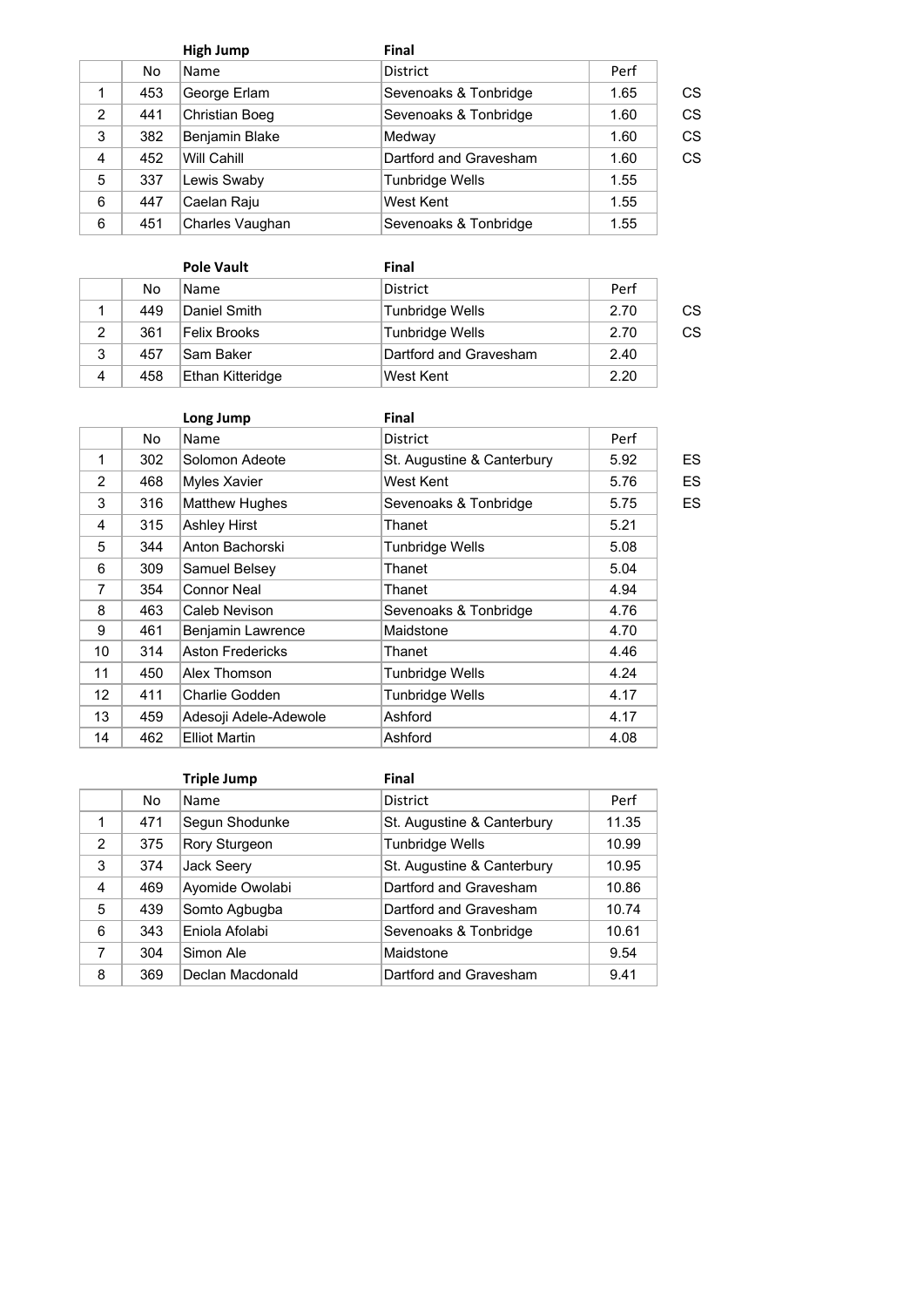|             |     | <b>Shot</b>             | Final                      |       |    |
|-------------|-----|-------------------------|----------------------------|-------|----|
|             | No  | Name                    | <b>District</b>            | Perf  |    |
| $\mathbf 1$ | 312 | John Etuokwu            | Bexley                     | 12.70 | ES |
| 2           | 473 | Michael Burfoot         | Sevenoaks & Tonbridge      | 11.78 | CS |
| 3           | 476 | Arjun Ghosh             | Sevenoaks & Tonbridge      | 11.21 | CS |
| 4           | 484 | Kurtis Pinkerton        | West Kent                  | 10.95 |    |
| 5           | 481 | <b>Freddie Marshall</b> | Sevenoaks & Tonbridge      | 10.63 |    |
| 6           | 487 | <b>Guy White</b>        | Sevenoaks & Tonbridge      | 10.47 |    |
| 7           | 379 | Jonty Wines             | Sevenoaks & Tonbridge      | 10.38 |    |
| 8           | 472 | Neil Akinyemi           | Dartford and Gravesham     | 10.31 |    |
| 9           | 482 | <b>Bertie Norris</b>    | Dartford and Gravesham     | 10.24 |    |
| 10          | 477 | Emmanuel Israel         | Dartford and Gravesham     | 10.10 |    |
| 11          | 483 | Ike Nwabuoke            | St. Augustine & Canterbury | 9.81  |    |
| 12          | 381 | Stephen Bamigbade       | Dartford and Gravesham     | 8.83  |    |
| 13          | 356 | Lewis Onabanjo          | Dartford and Gravesham     | 8.12  |    |
| 14          | 485 | Tobi Sangobowale        | South East Kent            | 7.40  |    |
|             | 479 | Rain Li                 | Ashford                    | ndr   |    |

|                |     | <b>Discus</b>               | Final                  |       |    |
|----------------|-----|-----------------------------|------------------------|-------|----|
|                | No. | Name                        | District               | Perf  |    |
| 1              | 476 | Arjun Ghosh                 | Sevenoaks & Tonbridge  | 34.56 | ES |
| $\overline{2}$ | 473 | Michael Burfoot             | Sevenoaks & Tonbridge  | 34.52 | ES |
| 3              | 481 | <b>Freddie Marshall</b>     | Sevenoaks & Tonbridge  | 32.07 | CS |
| 4              | 489 | <b>Spencer Bailey</b>       | Dartford and Gravesham | 27.20 |    |
| 5              | 488 | Timi Adewale                | Dartford and Gravesham | 26.87 |    |
| 6              | 477 | Emmanuel Israel             | Dartford and Gravesham | 26.71 |    |
| 7              | 495 | <b>Christopher Scrivens</b> | Sevenoaks & Tonbridge  | 24.75 |    |
| 8              | 472 | Neil Akinyemi               | Dartford and Gravesham | 20.38 |    |
| 9              | 492 | <b>Ned Naisbitt</b>         | Thanet                 | 14.06 |    |
|                | 491 | <b>Tobi Falase</b>          | Dartford and Gravesham | ndr   |    |

|   |     | <b>Hammer</b>               | Final                  |       |    |
|---|-----|-----------------------------|------------------------|-------|----|
|   | No. | <b>Name</b>                 | <b>District</b>        | Perf  |    |
|   | 495 | <b>Christopher Scrivens</b> | Sevenoaks & Tonbridge  | 44.56 | ES |
| 2 | 488 | Timi Adewale                | Dartford and Gravesham | 38.16 | ES |
| 3 | 501 | Alex Ringshall              | Dartford and Gravesham | 37.97 | CS |
| 4 | 499 | Charlie Ghosh               | Sevenoaks & Tonbridge  | 34.37 | CS |
| 5 | 497 | Henry Dunne                 | Dartford and Gravesham | 33.67 | CS |
| 6 | 482 | <b>Bertie Norris</b>        | Dartford and Gravesham | 28.10 |    |
| 7 | 496 | Alexander Colesmith         | Sevenoaks & Tonbridge  | 22.22 |    |

|                |     | <b>Javelin</b>      | <b>Final</b>           |       |    |
|----------------|-----|---------------------|------------------------|-------|----|
|                | No. | Name                | District               | Perf  |    |
| 1              | 371 | <b>Thomas Mills</b> | West Kent              | 48.66 | ΝS |
| $\overline{2}$ | 454 | Pedro Gleadall      | West Kent              | 41.44 | CS |
| 3              | 490 | Rowan Burford       | Dartford and Gravesham | 35.09 |    |
| 4              | 504 | <b>Martin Davis</b> | Sevenoaks & Tonbridge  | 34.68 |    |
| 5              | 487 | Guy White           | Sevenoaks & Tonbridge  | 33.25 |    |
| 6              | 505 | Finn Green          | Dartford and Gravesham | 28.78 |    |
| 7              | 492 | <b>Ned Naisbitt</b> | Thanet                 | 26.76 |    |
| 8              | 508 | Joel Wornell        | Bexley                 | 25.27 |    |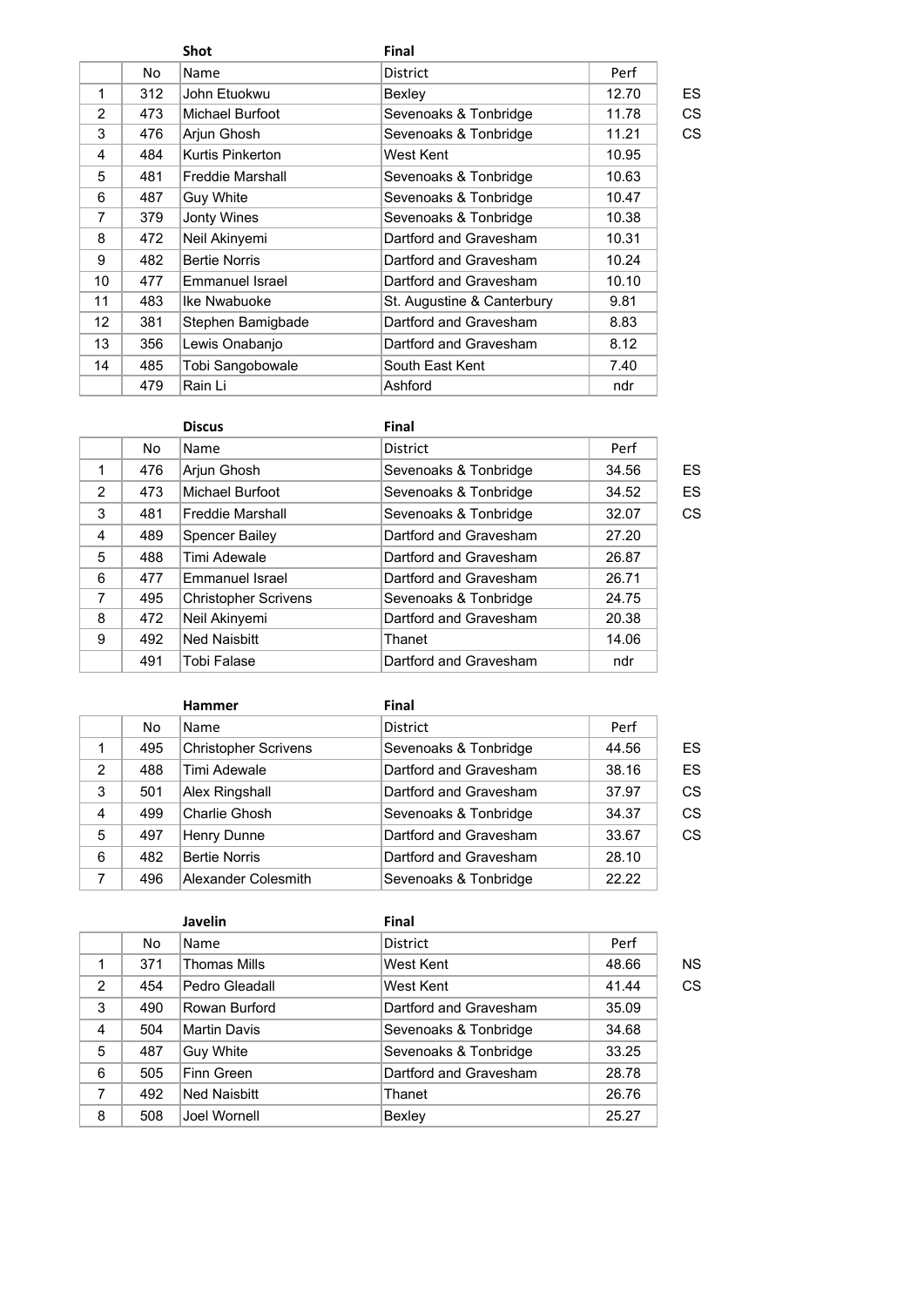|                |     | 100m               | Heat 1                     | w/s | $-0.2$ |           |   |
|----------------|-----|--------------------|----------------------------|-----|--------|-----------|---|
|                | No  | Name               | District                   |     | Perf   |           |   |
| $\mathbf{1}$   | 524 | Nayana Brown       | West Kent                  |     | 13.18  | <b>CS</b> | Q |
| $\overline{c}$ | 533 | Ella Goddard       | Tunbridge Wells            |     | 13.35  |           | Q |
| 3              | 543 | Djamilla Nkereuwem | St. Augustine & Canterbury |     | 13.59  |           |   |
| $\overline{4}$ | 534 | Jessica Greenwood  | Ashford                    |     | 14.32  |           |   |
| 5              | 536 | Tolu Ibuoye        | Dartford and Gravesham     |     | 14.52  |           |   |
| 6              | 538 | Evie Kickham       | Sevenoaks & Tonbridge      |     | 14.94  |           |   |
| $\overline{7}$ | 525 | Helena Buckley     | Sevenoaks & Tonbridge      |     | 15.51  |           |   |
|                |     | 100m               | Heat 2                     | w/s | 1.0    |           |   |
|                | No  | Name               | <b>District</b>            |     | Perf   |           |   |
| $\mathbf 1$    | 545 | Jessica O'Hara     | Sevenoaks & Tonbridge      |     | 13.15  | CS        | Q |
| $\overline{2}$ | 526 | Katia Cienciala    | West Kent                  |     | 13.24  | CS        | Q |
| 3              | 550 | Ella Saxby         | Ashford                    |     | 13.46  |           | q |
| $\overline{4}$ | 551 | Hannah Scrivens    | South East Kent            |     | 13.69  |           |   |
| 5              | 522 | Damilola Babatunde | Dartford and Gravesham     |     | 13.73  |           |   |
| 6              | 539 | Emmah Kuye         | Bexley                     |     | 13.96  |           |   |
| $\overline{7}$ | 547 | Sally Palmer       | Sevenoaks & Tonbridge      |     | 14.38  |           |   |
| 8              | 554 | Anna Williams      | Tunbridge Wells            |     | 14.56  |           |   |
|                |     | 100m               | Heat 3                     | w/s | 0.6    |           |   |
|                | No  | Name               | District                   |     | Perf   |           |   |
| $\mathbf{1}$   | 549 | Maisie Rixon       | Maidstone                  |     | 13.41  |           | Q |
| $\overline{2}$ | 548 | Bea Podger         | Tunbridge Wells            |     | 13.44  |           | Q |
| 3              | 542 | Nika Najjar        | Medway                     |     | 13.53  |           | q |
| 4              | 540 | Chloe Morford      | Bexley                     |     | 13.81  |           |   |
| 5              | 544 | Ellena O'Connell   | St. Augustine & Canterbury |     | 13.83  |           |   |
| 6              | 553 | Harriet Webb       | Tunbridge Wells            |     | 14.25  |           |   |
| $\overline{7}$ | 527 | Mary Curry         | South East Kent            |     | 14.60  |           |   |
| 8              | 528 | Kun Dai            | Ashford                    |     | 15.40  |           |   |
|                |     | 100m               | Final                      | w/s | 1.2    |           |   |
|                | No  | Name               | District                   |     | Perf   |           |   |
| 1              | 524 | Nayana Brown       | West Kent                  |     | 13.00  | CS        |   |
| 2              | 526 | Katia Cienciala    | West Kent                  |     | 13.33  |           |   |
| 3              | 549 | Maisie Rixon       | Maidstone                  |     | 13.39  |           |   |
| 4              | 548 | Bea Podger         | <b>Tunbridge Wells</b>     |     | 13.40  |           |   |
| 5              | 545 | Jessica O'Hara     | Sevenoaks & Tonbridge      |     | 13.43  |           |   |
| 6              | 550 | Ella Saxby         | Ashford                    |     | 13.45  |           |   |
| $\overline{7}$ | 542 | Nika Najjar        | Medway                     |     | 13.48  |           |   |
| 8              | 533 | Ella Goddard       | Tunbridge Wells            |     | 13.54  |           |   |

|   |     | 200 <sub>m</sub>     | Heat 1                 | w/s | $-0.3$ |           |   |
|---|-----|----------------------|------------------------|-----|--------|-----------|---|
|   | No. | <b>Name</b>          | <b>District</b>        |     | Perf   |           |   |
|   | 561 | Lucia Gifford-Groves | Thanet                 |     | 26.74  | CS        | Q |
| 2 | 545 | Jessica O'Hara       | Sevenoaks & Tonbridge  |     | 27.55  | <b>CS</b> | Q |
| 3 | 562 | Lauren Goddard       | West Kent              |     | 27.84  |           | q |
| 4 | 558 | Zara Edeleanu        | Dartford and Gravesham |     | 27.99  |           | q |
| 5 | 560 | Kimberley Garcia     | Sevenoaks & Tonbridge  |     | 28.92  |           |   |
| 6 | 563 | Rebecca Hales        | Thanet                 |     | 29.77  |           |   |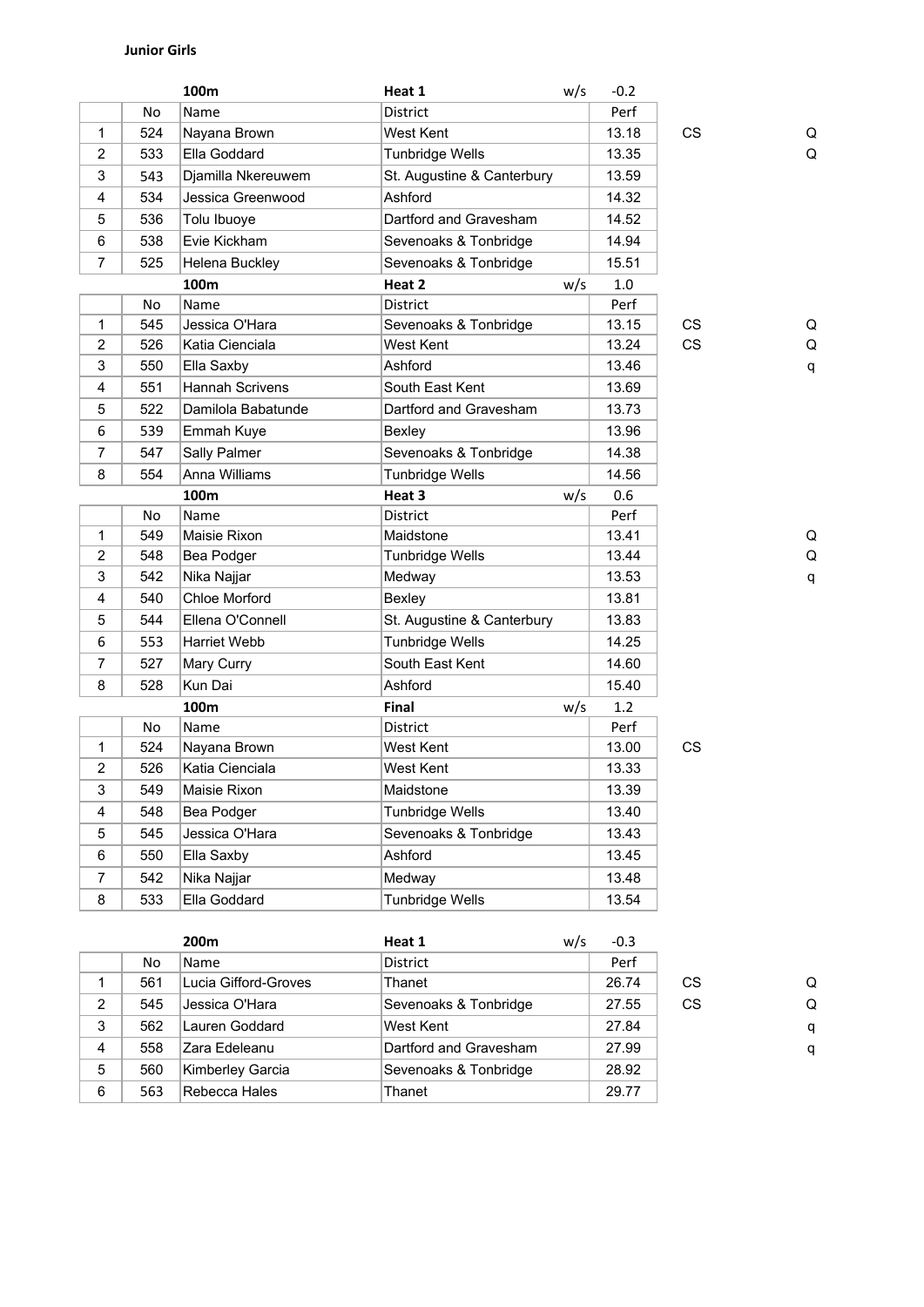|                |           | 200m                   | Heat 2                     | w/s | $-0.2$ |           |   |
|----------------|-----------|------------------------|----------------------------|-----|--------|-----------|---|
|                | <b>No</b> | Name                   | <b>District</b>            |     | Perf   |           |   |
| 1              | 564       | Ayanna Henry           | Bexley                     |     | 27.31  | <b>CS</b> | Q |
| $\overline{2}$ | 543       | Djamilla Nkereuwem     | St. Augustine & Canterbury |     | 27.43  | <b>CS</b> | Q |
| 3              | 575       | Noemie Voss            | Sevenoaks & Tonbridge      |     | 28.33  |           |   |
| 4              | 569       | Zoe Martial            | West Kent                  |     | 28.65  |           |   |
| 5              | 555       | Maria Bragin           | Maidstone                  |     | 29.75  |           |   |
| 6              | 567       | Nadia Kamel            | Maidstone                  |     | 29.90  |           |   |
|                |           | 200 <sub>m</sub>       | Heat 3                     | w/s | 0.6    |           |   |
|                | <b>No</b> | Name                   | District                   |     | Perf   |           |   |
| 1              | 578       | Kaliyah Young          | Medway                     |     | 27.03  | <b>CS</b> | Q |
| $\overline{2}$ | 550       | Ella Saxby             | Ashford                    |     | 27.46  | <b>CS</b> | Q |
| 3              | 565       | Rosie Hewitt           | St. Augustine & Canterbury |     | 28.30  |           |   |
| 4              | 559       | Kezia Gape             | St. Augustine & Canterbury |     | 28.70  |           |   |
| 5              | 551       | <b>Hannah Scrivens</b> | South East Kent            |     | 28.83  |           |   |
| 6              | 554       | Anna Williams          | <b>Tunbridge Wells</b>     |     | 30.39  |           |   |
| 7              | 527       | Mary Curry             | South East Kent            |     | 31.25  |           |   |
|                |           | 200m                   | Final                      | w/s | $-0.7$ |           |   |
|                | <b>No</b> | Name                   | District                   |     | Perf   |           |   |
| 1              | 561       | Lucia Gifford-Groves   | Thanet                     |     | 26.80  | <b>CS</b> |   |
| $\overline{2}$ | 564       | Ayanna Henry           | Bexley                     |     | 27.19  | <b>CS</b> |   |
| 3              | 578       | Kaliyah Young          | Medway                     |     | 27.22  | <b>CS</b> |   |
| 4              | 543       | Djamilla Nkereuwem     | St. Augustine & Canterbury |     | 27.50  | <b>CS</b> |   |
| 5              | 545       | Jessica O'Hara         | Sevenoaks & Tonbridge      |     | 27.55  | <b>CS</b> |   |
| 6              | 550       | Ella Saxby             | Ashford                    |     | 27.98  |           |   |
| 7              | 562       | Lauren Goddard         | West Kent                  |     | 28.04  |           |   |
| 8              | 558       | Zara Edeleanu          | Dartford and Gravesham     |     | 28.39  |           |   |
|                |           |                        |                            |     |        |           |   |

| l |
|---|
| ( |
| ( |
|   |

|                | No  | Name                    | <b>District</b>        | Perf   |           |   |
|----------------|-----|-------------------------|------------------------|--------|-----------|---|
| 1              | 591 | Rebekah O'Brien         | <b>Tunbridge Wells</b> | 2:26.6 | CS.       | Q |
| $\overline{2}$ | 603 | <b>Beth Williams</b>    | Thanet                 | 2:28.2 | <b>CS</b> | Q |
| 3              | 589 | Isabel Lloyd            | Dartford and Gravesham | 2:28.6 | CS        | Q |
| 4              | 596 | Amy Piper               | Thanet                 | 2:31.3 |           | q |
| 5              | 547 | Sally Palmer            | Sevenoaks & Tonbridge  | 2:37.4 |           |   |
| 6              | 587 | Ella King-Powrie        | Sevenoaks & Tonbridge  | 2:37.9 |           |   |
| 7              | 585 | Hannah Harvey           | Thanet                 | 2:42.8 |           |   |
| 8              | 601 | India Wayman            | South East Kent        | 2:43.8 |           |   |
| 9              | 593 | Sophie Painter          | Medway                 | 2:44.2 |           |   |
|                |     | 800m                    | Heat 2                 |        |           |   |
|                | No  | Name                    | <b>District</b>        | Perf   |           |   |
| 1              | 584 | Matilda Hall            | Sevenoaks & Tonbridge  | 2:28.2 | <b>CS</b> | Q |
| $\overline{2}$ | 599 | Lily Tappenden          | West Kent              | 2:28.2 | CS        | Q |
| 3              | 579 | Katie Burgess           | Sevenoaks & Tonbridge  | 2:28.2 | <b>CS</b> | Q |
| 4              | 586 | Mia Hillyard            | Thanet                 | 2:28.4 | CS        | q |
| 5              | 590 | Araminta Loxton-Barnard | Tunbridge Wells        | 2:33.7 |           |   |
| 6              | 592 | <b>Brooke O'Hare</b>    | Thanet                 | 2:35.2 |           |   |

7 583 Louise Flynn St. Augustine & Canterbury 2:35.3 8 580 Lauren Colwell Medway 12:40.1

**800m Heat 1**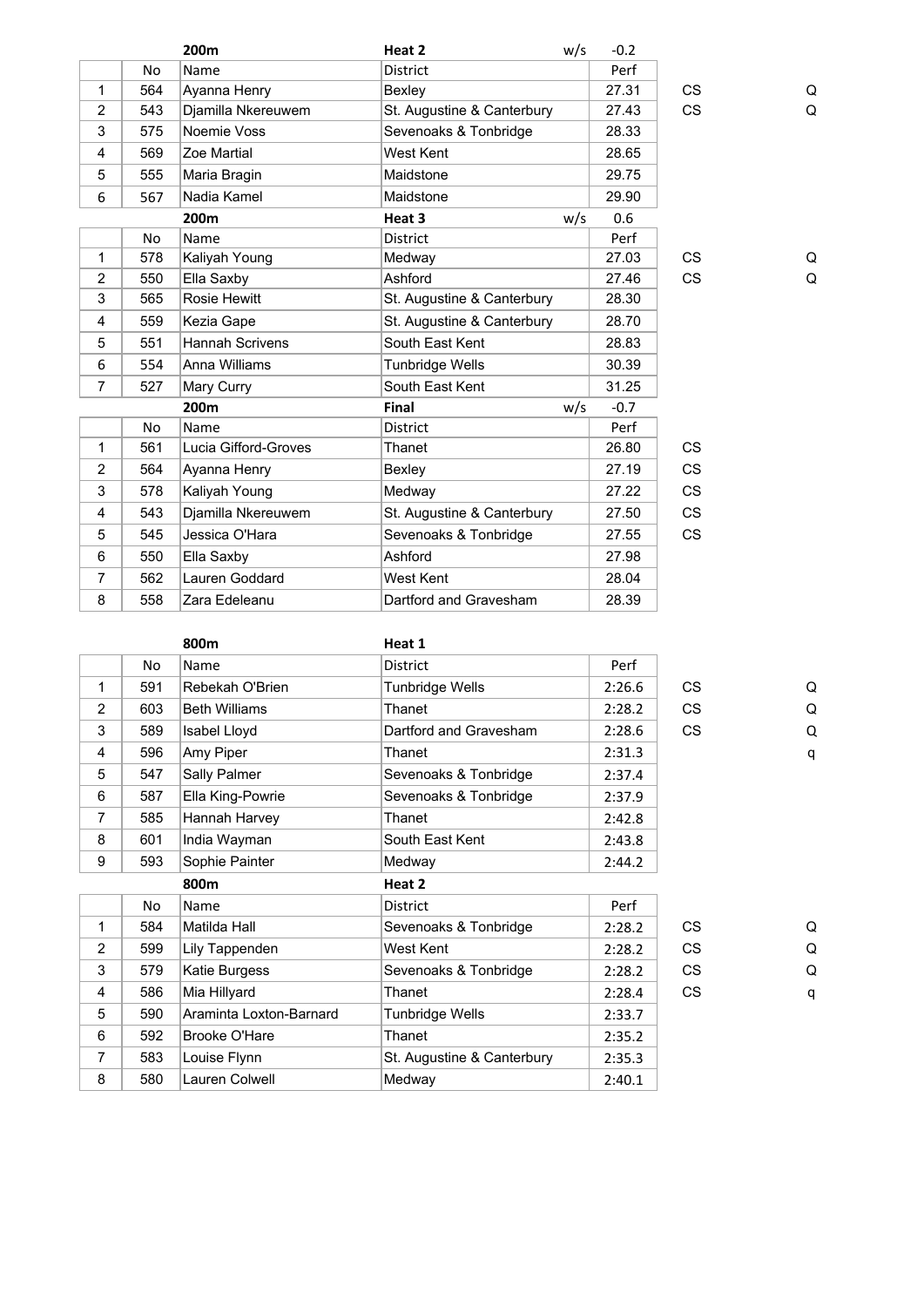|                |     | 800m                 | <b>Final</b>           |         |    |
|----------------|-----|----------------------|------------------------|---------|----|
|                | No. | Name                 | District               | Perf    |    |
|                | 603 | <b>Beth Williams</b> | Thanet                 | 2:18.75 | ES |
| $\overline{2}$ | 579 | Katie Burgess        | Sevenoaks & Tonbridge  | 2:22.48 | CS |
| 3              | 591 | Rebekah O'Brien      | <b>Tunbridge Wells</b> | 2:23.30 | CS |
| 4              | 584 | Matilda Hall         | Sevenoaks & Tonbridge  | 2:27.25 | CS |
| 5              | 599 | Lily Tappenden       | West Kent              | 2:27.44 | CS |
| 6              | 586 | Mia Hillyard         | Thanet                 | 2:31.99 |    |
| 7              | 596 | Amy Piper            | Thanet                 | 2:36.98 |    |
| 8              | 589 | Isabel Lloyd         | Dartford and Gravesham | 2:39.29 |    |

| 1500m          |     |                        | <b>Final - Time Trial</b>  |         |           |                 |
|----------------|-----|------------------------|----------------------------|---------|-----------|-----------------|
|                | No  | Name                   | <b>District</b>            | Perf    |           |                 |
| 1              | 622 | Alexandra Millard      | St. Augustine & Canterbury | 4:44.21 | <b>ES</b> | Ht2             |
| $\overline{2}$ | 623 | Elizabeth Miller       | Sevenoaks & Tonbridge      | 4:50.00 | <b>ES</b> | Ht2             |
| 3              | 629 | Morgan Squibb          | West Kent                  | 4:57.94 | <b>CS</b> | H <sub>t2</sub> |
| 4              | 612 | Katie Goodge           | Sevenoaks & Tonbridge      | 4:59.67 | <b>CS</b> | Ht2             |
| 5              | 624 | Jessica Neal           | West Kent                  | 5:03.90 | <b>CS</b> | H <sub>t2</sub> |
| 6              | 607 | <b>Matilda Atkins</b>  | Tunbridge Wells            | 5:07.02 | <b>CS</b> | H <sub>t2</sub> |
| 7              | 630 | Charlotte Young        | Maidstone                  | 5:12.61 |           | H <sub>t2</sub> |
| 8              | 621 | Vita Milana            | Sevenoaks & Tonbridge      | 5:17.80 |           | H <sub>t2</sub> |
| 9              | 606 | Luciana Anderson       | Sevenoaks & Tonbridge      | 5:20.74 |           | Ht1             |
| 10             | 627 | Stephanie Puxty        | Sevenoaks & Tonbridge      | 5:22.00 |           | Ht2             |
| 11             | 611 | Tiegan Child           | Bexley                     | 5:23.68 |           | Ht1             |
| 12             | 626 | Katie Painter          | Medway                     | 5:24.41 |           | Ht1             |
| 13             | 613 | Emily Heasman          | St. Augustine & Canterbury | 5:25.98 |           | Ht1             |
| 14             | 618 | Elena Jury             | Swale                      | 5:31.92 |           | Ht1             |
| 15             | 619 | Lucy Kingston          | Sevenoaks & Tonbridge      | 5:33.49 |           | Ht1             |
| 16             | 610 | Camille Cerely         | Dartford and Gravesham     | 5:34.35 |           | H <sub>t2</sub> |
| 17             | 608 | Alexandria Baker-Jones | Medway                     | 5:37.13 |           | Ht1             |
| 18             | 620 | <b>Isobel Martin</b>   | South East Kent            | 5:46.36 |           | Ht1             |
| 19             | 609 | Abi Broomfield         | South East Kent            | 5:48.17 |           | Ht1             |
| 20             | 571 | Amberley Odysseas      | Ashford                    | 6:08.83 |           | Ht2             |
|                | 614 | Elizabeth Heslop       | Tunbridge Wells            | dnf     |           | Ht1             |
|                |     |                        |                            |         |           |                 |

|     | <b>75m Hurdles</b>   | Heat 1                 | $-2.4$     |           |   |
|-----|----------------------|------------------------|------------|-----------|---|
| No  | Name                 | <b>District</b>        | Perf       |           |   |
| 541 | Erin Moses           | Thanet                 | 11.92      | CS.       | Q |
| 631 | Zoe Austridge        | West Kent              | 12.76      | <b>CS</b> | Q |
| 575 | Noemie Voss          | Sevenoaks & Tonbridge  | 12.79      | <b>CS</b> | Q |
| 533 | Ella Goddard         | <b>Tunbridge Wells</b> | 12.89      |           | q |
| 638 | Kiki Ly              | Bexley                 | 13.94      |           | q |
|     | <b>75m Hurdles</b>   | Heat 2                 | $-1.2$     |           |   |
| No  | Name                 | <b>District</b>        | Perf       |           |   |
| 646 | <b>Emily Russell</b> | Thanet                 | 12.53      | CS.       | Q |
| 570 | Lucy Maunders        | Medway                 | 12.64      | <b>CS</b> | Q |
| 542 | Nika Najjar          | Medway                 | 12.96      |           | Q |
| 643 | Grace Pitman         | Ashford                | 14.12      |           |   |
|     |                      | Bexley                 | 14.30      |           |   |
|     |                      | Holly Platt<br>644     | w/s<br>w/s |           |   |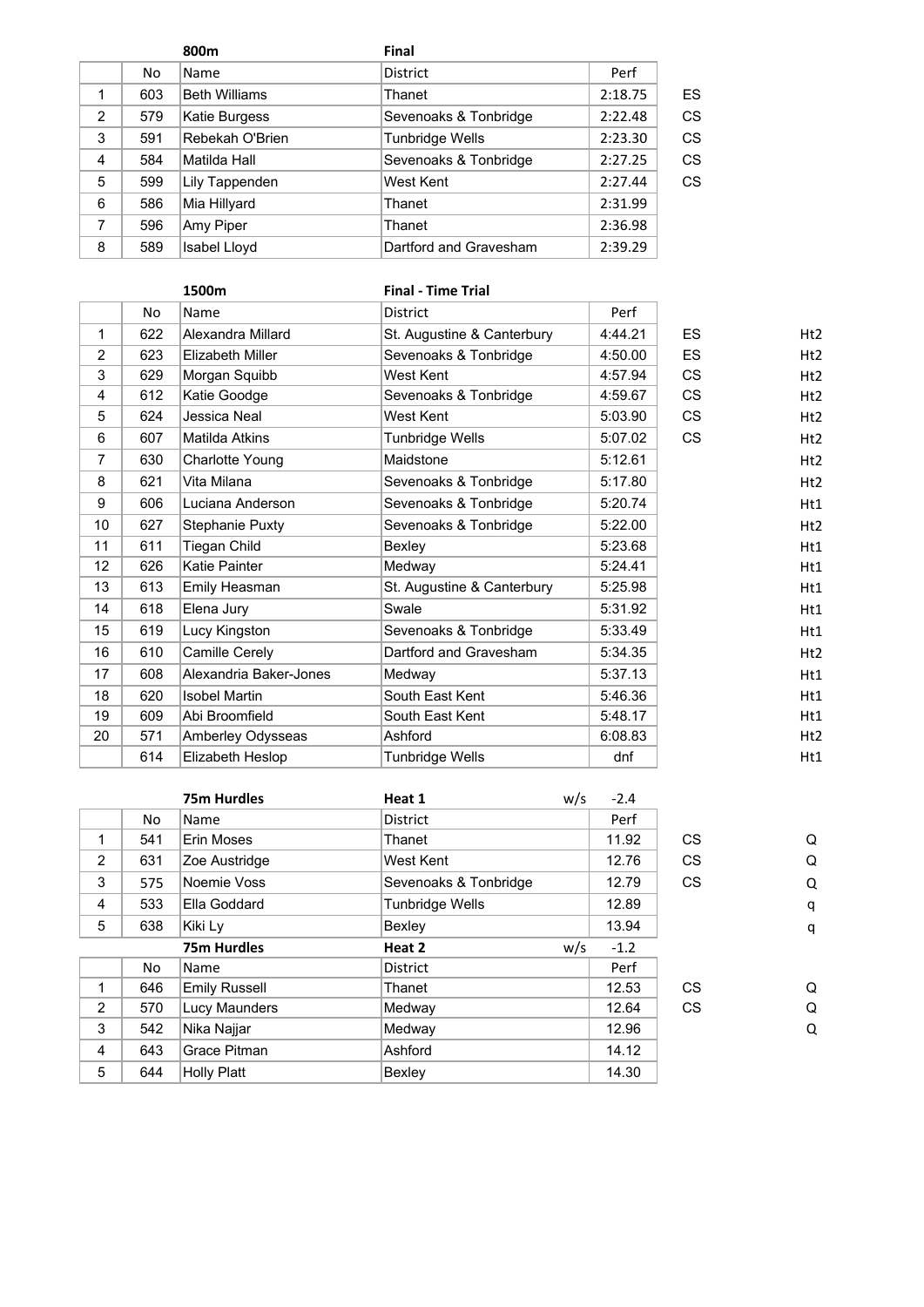|                |     | <b>75m Hurdles</b>   | <b>Final</b>           | w/s | $-2.9$ |    |
|----------------|-----|----------------------|------------------------|-----|--------|----|
|                | No  | <b>Name</b>          | <b>District</b>        |     | Perf   |    |
|                | 541 | Erin Moses           | Thanet                 |     | 12.12  | CS |
| $\overline{2}$ | 646 | <b>Emily Russell</b> | Thanet                 |     | 12.59  | CS |
| 3              | 570 | Lucy Maunders        | Medway                 |     | 12.74  | CS |
| 4              | 631 | Zoe Austridge        | West Kent              |     | 12.93  |    |
| 5              | 575 | Noemie Voss          | Sevenoaks & Tonbridge  |     | 12.94  |    |
| 6              | 542 | Nika Najjar          | Medway                 |     | 13.09  |    |
| 7              | 638 | Kiki Ly              | Bexley                 |     | 14.12  |    |
|                | 533 | Ella Goddard         | <b>Tunbridge Wells</b> |     | dns    |    |

|   |     | <b>High Jump</b>        | <b>Final</b>          |      |    |
|---|-----|-------------------------|-----------------------|------|----|
|   | No. | Name                    | <b>District</b>       | Perf |    |
|   | 591 | Rebekah O'Brien         | Tunbridge Wells       | 1.55 | СS |
| 2 | 656 | Alice Prentice          | West Kent             | 1.55 | CS |
| 3 | 578 | Kaliyah Young           | Medway                | 1.45 | CS |
| 4 | 650 | Isabelle Bridge         | West Kent             | 1.40 |    |
| 5 | 657 | Kamiyla Robinson-Pascal | West Kent             | 1.40 |    |
| 6 | 627 | Stephanie Puxty         | Sevenoaks & Tonbridge | 1.35 |    |
|   | 660 | <b>Flavia White</b>     | Tunbridge Wells       | nhr  |    |

|   |     | <b>Pole Vault</b>       | <b>Final</b>          |      |           |            |
|---|-----|-------------------------|-----------------------|------|-----------|------------|
|   | No. | Name                    | <b>District</b>       | Perf |           |            |
| 1 | 659 | Lois Warden             | Bexley                | 3.10 | <b>NS</b> | <b>CBP</b> |
| 2 | 666 | Erin Thomas             | Bexley                | 3.00 | ES        |            |
| 3 | 662 | Eleanor Barrett         | Sevenoaks & Tonbridge | 3.00 | ES        |            |
| 4 | 643 | Grace Pitman            | Ashford               | 2.50 | CS        |            |
| 5 | 664 | <b>Catherine Davies</b> | Sevenoaks & Tonbridge | 2.20 |           |            |
| 6 | 665 | Elise Swatton           | West Kent             | 2.10 |           |            |
| 7 | 555 | Maria Bragin            | Maidstone             | 2.00 |           |            |

| ٦<br>I<br>×<br>۰. |
|-------------------|
|                   |
|                   |

|    |           | Long Jump               | <b>Final</b>           |      |           |
|----|-----------|-------------------------|------------------------|------|-----------|
|    | <b>No</b> | Name                    | <b>District</b>        | Perf |           |
| 1  | 552       | Mayong Tabe             | Medway                 | 5.44 | <b>NS</b> |
| 2  | 558       | Zara Edeleanu           | Dartford and Gravesham | 4.88 | CS        |
| 3  | 586       | Mia Hillyard            | Thanet                 | 4.61 |           |
| 4  | 646       | <b>Emily Russell</b>    | Thanet                 | 4.59 |           |
| 5  | 569       | Zoe Martial             | West Kent              | 4.39 |           |
| 6  | 549       | Maisie Rixon            | Maidstone              | 4.39 |           |
| 7  | 590       | Araminta Loxton-Barnard | <b>Tunbridge Wells</b> | 4.23 |           |
| 8  | 657       | Kamiyla Robinson-Pascal | West Kent              | 4.19 |           |
| 9  | 634       | Megan Groombridge       | Dartford and Gravesham | 4.13 |           |
| 10 | 669       | Katrina Booth           | Thanet                 | 4.11 |           |
| 11 | 567       | Nadia Kamel             | Maidstone              | 4.11 |           |
| 12 | 581       | Isabella Cook           | <b>Tunbridge Wells</b> | 4.05 |           |
| 13 | 653       | Jasmine Etheridge       | Maidstone              | 3.96 |           |
| 14 | 644       | <b>Holly Platt</b>      | Bexley                 | 3.95 |           |
| 15 | 589       | Isabel Lloyd            | Dartford and Gravesham | 3.86 |           |
| 16 | 548       | Bea Podger              | <b>Tunbridge Wells</b> | 3.83 |           |
| 17 | 538       | Evie Kickham            | Sevenoaks & Tonbridge  | 3.63 |           |
| 18 | 676       | Rashid Iman             | Ashford                | 3.63 |           |
| 19 | 660       | <b>Flavia White</b>     | <b>Tunbridge Wells</b> | 3.41 |           |
| 20 | 525       | Helena Buckley          | Sevenoaks & Tonbridge  | 3.07 |           |
|    | 677       | Cindy Iwu               | Bexley                 | njr  |           |